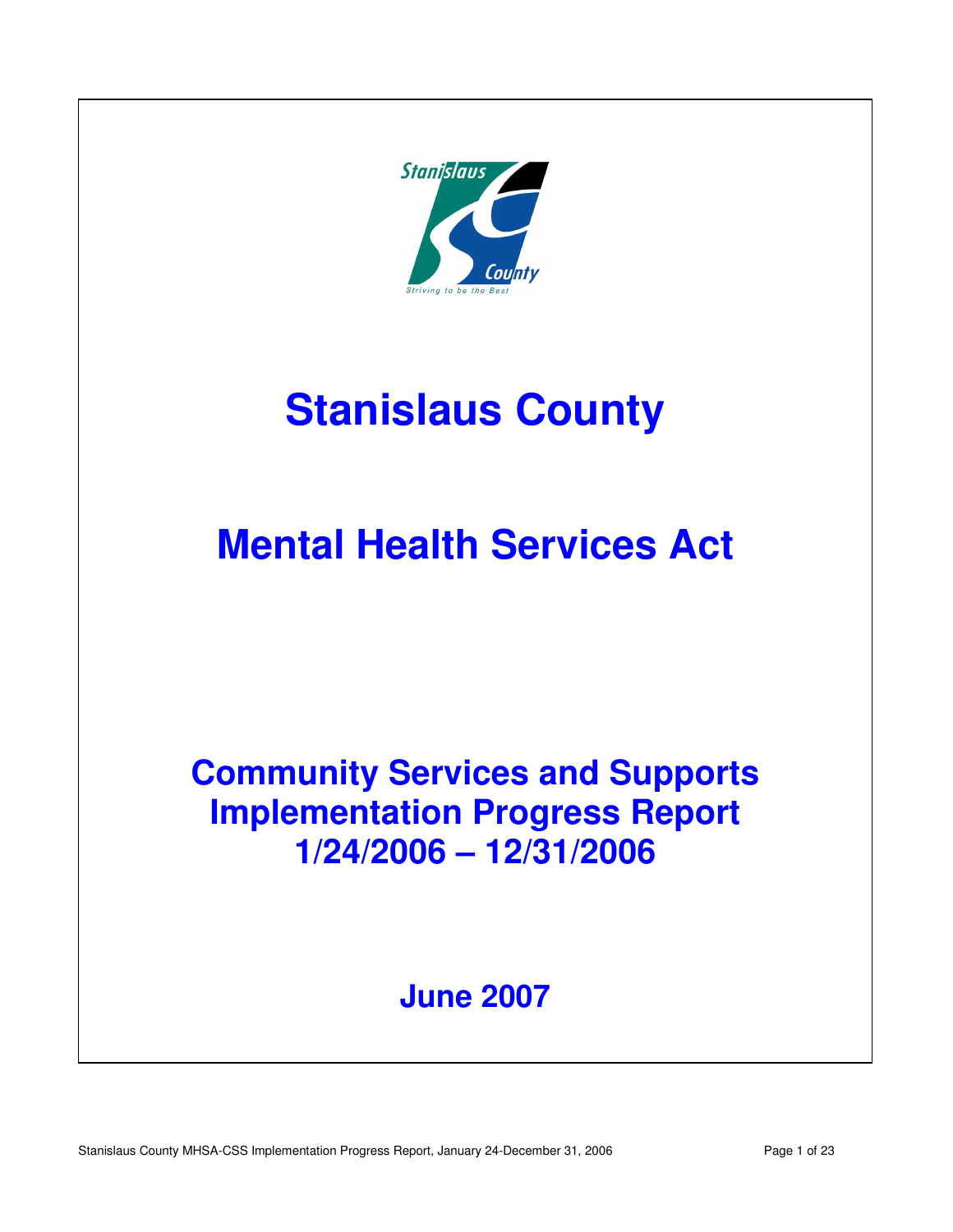#### **Overview of Early Implementation**

On January 24, 2006, Stanislaus County was pleased to be the first county in California to receive approval of a Three Year Plan for Mental Health Services Act (MHSA) Community Services and Supports (CSS). Implementation of the proposed eleven new or expanded services began immediately. Implementation workgroups were formed for each of the eleven workplans: five (5) Full Service Partnership Programs, four (4) General System Development Programs and two (2) Outreach and Engagement Programs. Additionally, workgroups were formed in support areas such as human resources, data management, contracts, facilities, and performance measurement. Workgroups in all areas sought to include, and were successful in engaging, stakeholder participation and input.

Implementation challenges encompass several areas that include the lack of infrastructure for direct service systems, i.e., data collection and management; a budget crisis related to State Realignment funding; human resource concerns; and training challenges. Implementation of some programs was delayed for three to four months due to these challenges. By August 2006, all eleven workplans had completed pre-implementation workgroup activities, and new or expanded services were underway and engaged in developing partnerships in the community.

Service delivery began in January. All programs were delivering services in 2006. Targets for services or "unduplicated contacts" were established in Exhibit 6 of the approved MHSA-CSS plan. These unduplicated contacts will be reported on a quarterly basis. The first report of this data occurred in August 2006. Data was submitted on August 30, 2006 initially for two quarters, January to March 2006 and April to June 2006. Subsequent data was submitted on October 30, 2006 for contacts from July to September 2006 as well as on February 28, 2007 for services from October to December 2006. A summary of Exhibit 6 data reported from January 24, 2006 to December 31, 2006 is shown in graphs on pages 20 and 21 of this report.

Progress in implementing the Stanislaus County MHSA-CSS Plan has been ongoing during the period covered by this report. Although much remains to be done, significant progress has been achieved. With the support of consumers, family members and other community stakeholders, efforts to move toward transformation shall continue as implementation proceeds.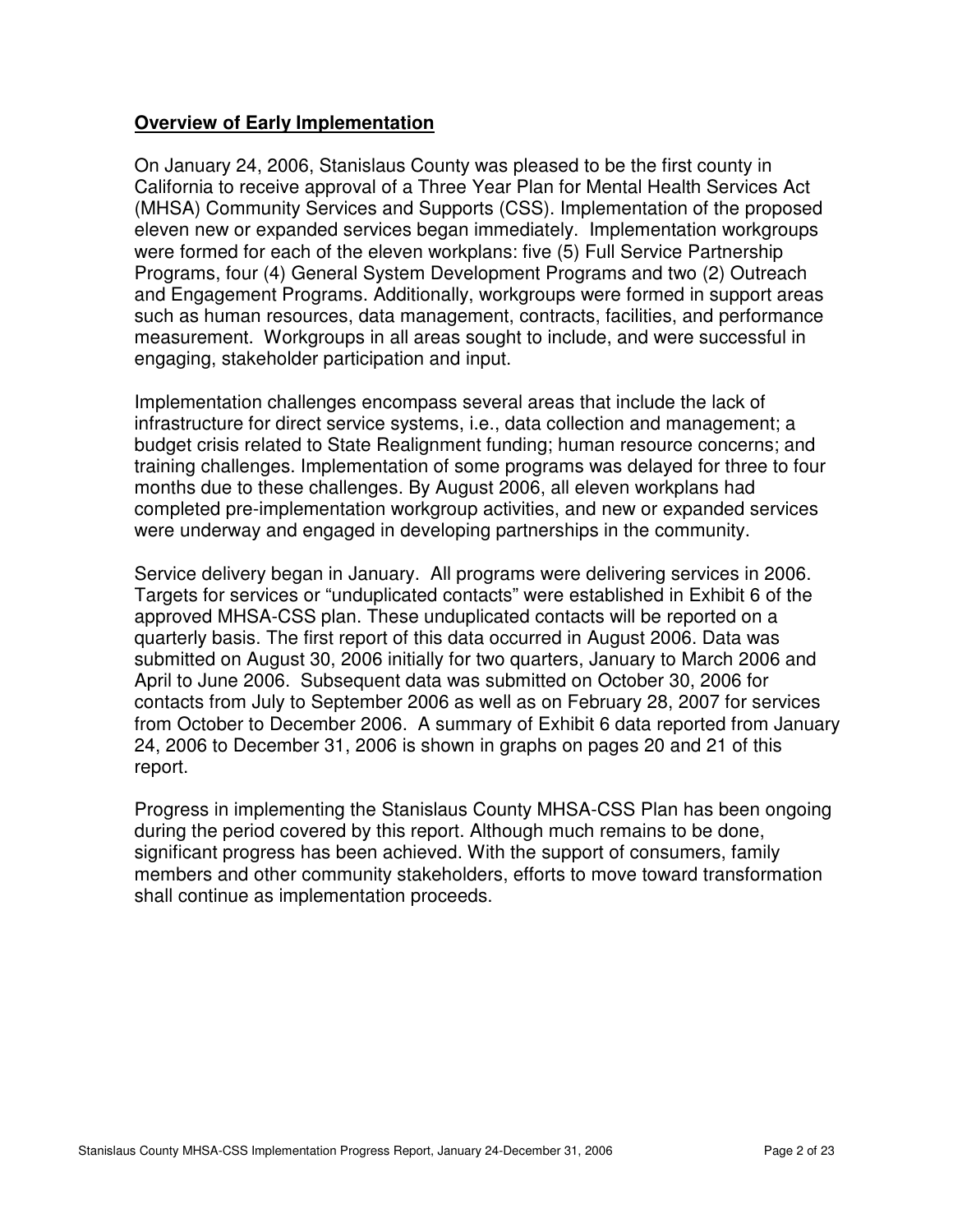### **1. Program/Services Implementation**

- **a) The County is to briefly report by each service category (i.e. Full Service Partnerships, General System Development and Outreach and Engagement) on how the implementation of the approved programs/services is proceeding.** 
	- $\checkmark$  Report on whether the implementation activities are generally **proceeding as described in the county approved plan and subsequently adopted in the MHSA Performance Contract. If not, please identify the key differences.**
	- **Describe the major implementation challenges that the County has encountered**

#### **Full Service Partnership Services**

FSP-01 Westside Stanislaus Homeless Outreach Program – This is an expansion of the existing Stanislaus Homeless Outreach Program (SHOP) to serve an additional 40 consumers. SHOP is an already successful, AB2034-funded service with an experienced team that produced excellent outcomes in partnership with the consumers they serve. MHSA-funded services began March 1, 2006, after new staff were hired and trained. Training in the evidence-based practice, Integrated Dual Diagnosis Treatment (IDDT), is ongoing and will be utilized in serving consumers effectively. Implementation proceeded as described in the approved workplan. Thirtynine individuals were served between March 1, 2006 and December 31, 2006, as reported in Exhibit 6 submissions on August 30, 2006, October 30, 2006 and February 28, 2007.

FSP-02 Juvenile Justice Full Service Partnership – This is a new component of an already successful partnership with the Stanislaus County Probation Department to provide mental health services to 25 youth and their families. MHSA-funded services began June 1, 2006 after two Behavioral Health and Recovery Services (BHRS) staff were identified and transferred to the new program. Implementation proceeded as described in the approved workplan. Aggression Replacement Training (ART) is the evidence-based practice used by the team to assist youth. As of August 2006, eight (8) youth had successfully completed the curriculum. A total of 28 youth were served between June 1, 2006 and December 31, 2006 as reported in Exhibit 6 submissions on August 30, 2006, October 30, 2006 and February 28, 2007.

FSP-03 Senior Access and Resource Team – This is a new service with capacity to serve 50 older adults at a time. The service is based on successful implementation and outcomes of the SAMHSA-funded Older Adult Demonstration Project in Stanislaus County from 2000 to 2004. Start-up of this FSP service was delayed several months by a deficit in the BHRS Realignment budget. To avoid a reduction in force, existing BHRS staff were offered transfer opportunities to available jobs in new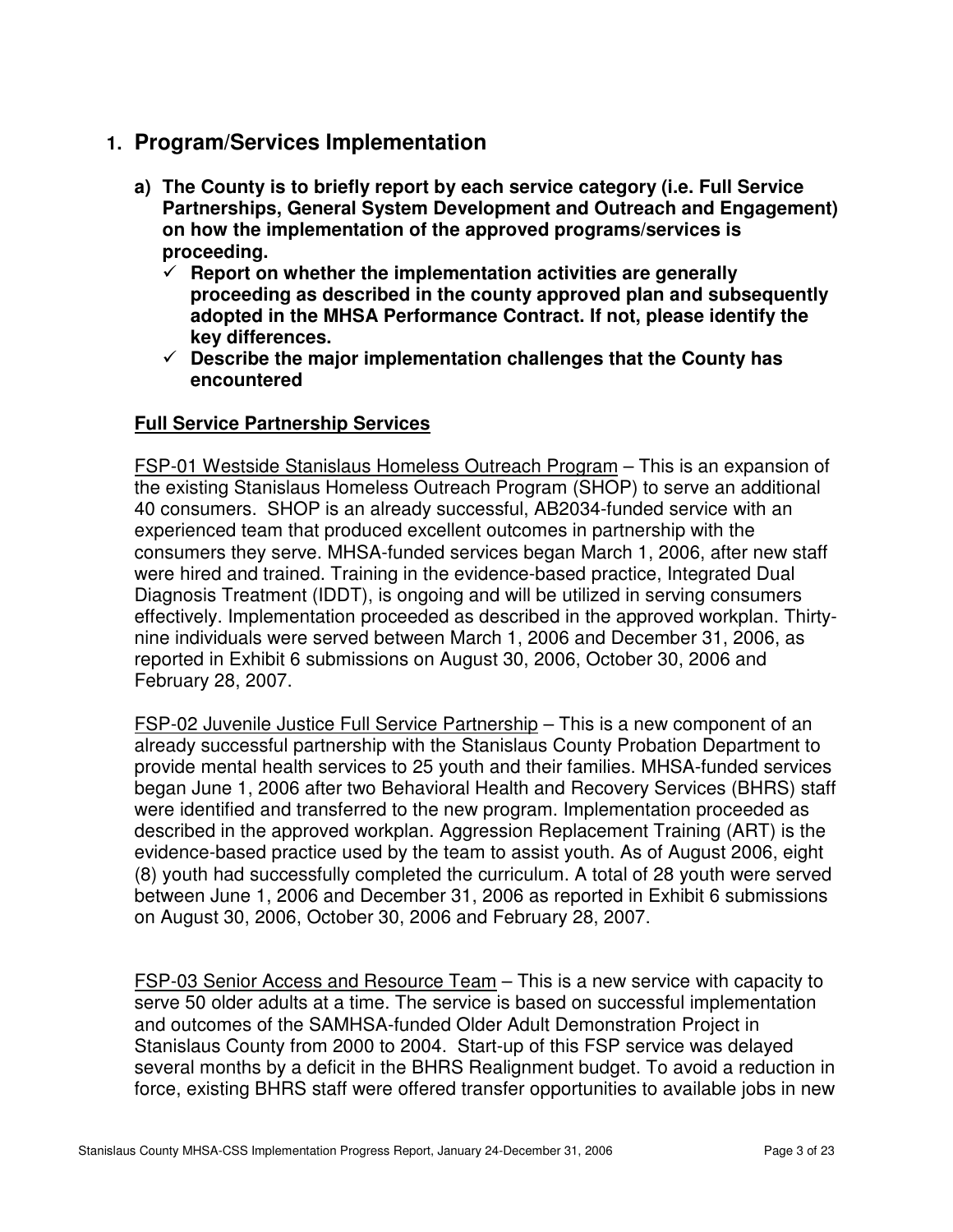MHSA-funded programs. Transfers became effective July 1, 2007 and implementation then proceeded as described in the approved workplan. Despite this delay, the existing Senior Access and Treatment Team (SATT) began to meet and do some pre-implementation planning, including consumer input, soon after the Plan approval. Training in the evidence-based practice, Integrated Dual Diagnosis Treatment (IDDT), has begun and will be utilized in serving seniors effectively. Sixteen older adults were served between May 24, 2006 and December 31, 2006 as reported in Exhibit 6 submissions on August 30, 2006, October 30, 2006 and February 28, 2007.

FSP-04 Health Mental Health Team – This is a new and innovative service designed to serve 50 individuals who have both serious mental illness and significant cooccurring health conditions, e.g., Diabetes Mellitus or Hypertension. Start-up of this service was delayed several months by a deficit in the Realignment budget. To avoid reduction in force, BHRS staff were offered transfer opportunities to available jobs in new MHSA-funded programs. Transfers became effective July 1, 2007 and implementation then proceeded as described in the approved workplan. Early efforts to develop working relationships with Federally Qualified Health Clinics, the Stanislaus County Health Service Agency Medically Indigent Care Clinics and primary care physicians are beginning to create partnerships that will serve consumers more effectively. Training in the evidence-based practice, Integrated Dual Diagnosis Treatment (IDDT), has begun and will be utilized in serving consumers effectively. Twenty individuals were served between July 1, 2006 and December 31, 2006 as reported in Exhibit 6 submissions on August 30, 2006, October 30, 2006 and February 28, 2007.

FSP-05 Integrated Forensic Team – This is a multi-disciplinary team intended to serve 40 transition age young adults, adults, and older adults with the goal of reducing incarceration, hospitalization and homelessness. This service was originally funded under Mentally Ill Offender-Crime Reduction Grant and subsequently "bridge funded" by Realignment and, most recently, a small amount of AB2034 dollars. Implementation proceeded as described in the approved plan. This was the first team to begin implementation with an established team that has worked in an Assertive Community Treatment (ACT) mode for a number of years. This team has been helpful as mentors to other FSP teams who are new to ACT model service delivery. Training in the evidence-based practice, Integrated Dual Diagnosis Treatment (IDDT), is ongoing and will be utilized in serving consumers effectively. Forty-six individuals were served between January 25, 2006 and December 31, 2006 as reported in Exhibit 6 submissions on August 30, 2006, October 30, 2006 and February 28, 2007.

#### **General System Development Services**

GSD-01 Transition Age Young Adult (TAYA) Drop-In Center "Josie's Place" – This is a new drop-in center intended to serve as an expansion of BHRS capacity to offer levels of care to transition age young adults. The AB2034 Young Adult Service Team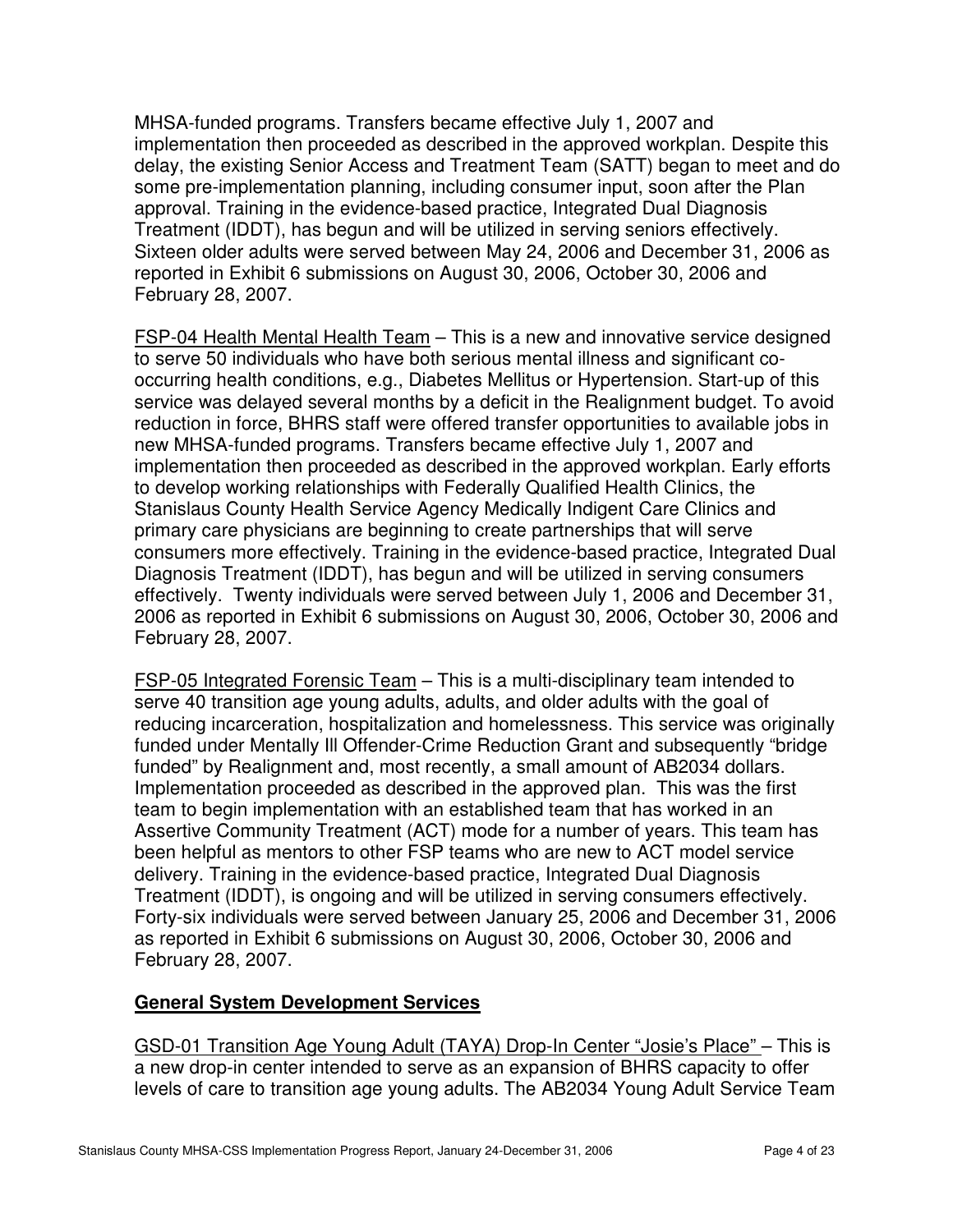was co-located in the Drop-in center to ensure easy access to services and supports for underserved consumers with higher service needs. Implementation proceeded as described in the approved Plan.

- $\checkmark$  The Young Adult Advisory Council took an active role in guiding the early implementation and ongoing development of the Drop-in center. The Young Adult Advisory Council was central in the naming of the Drop-in center "Josie's Place" after a well-liked staff person who was tragically killed in an automobile accident. Young Adult Advisory Council members made the name change recommendation to the Stanislaus County Mental Health Board which, in turn, presented the recommendation to the Board of Supervisors. The Stanislaus County Board of Supervisors officially recognized the naming of Josie's Place in October 2006.
- $\checkmark$  Two TAYA consumers, who were part of the Advisory Council, have been hired as part-time peer support staff at the Drop-in Center.
- $\checkmark$  One of the TAYA Advisory Council consumers serves on the Representative Stakeholder Steering Committee.

Seventy-five youth were seen between May 8, 2006 and December 31, 2006 as reported in Exhibit 6 submissions on August 30, 2006, October 30, 2006 and February 28, 2007.

GSD-02 Community Response Team - Early implementation included renaming the service to describe more accurately the redesigned service. Community Emergency Response Team (CERT) is the new name agreed upon by stakeholders participating on the redesign workgroup.

The first phase of implementation was the start-up of onsite Peer Support and Warm Line Services. In June 2006, Turning Point Community Programs was awarded the contract to provide these services. This service, staffed by consumers and family members, became part of the existing BHRS Emergency Services (ES) and colocated at the existing service site. The partnership of consumers and family members working alongside existing staff has been instrumental in moving this service toward transformation. The presence of Warmline staff at this key front door to BHRS has become an important connector for consumers and families who seek peer support.

The second phase of the implementation was a redesign focused on the development of a framework for the new program to allow for more community outreach by professional staff. A diverse stakeholder work group including staff, consumers, family members, contract providers, and other community representatives worked together from April to September 2006. The workgroup developed significant recommendations for how CERT could begin to serve Stanislaus County in the community and in partnership with local law enforcement. BHRS Senior Leadership Team accepted the workgroup's recommendations in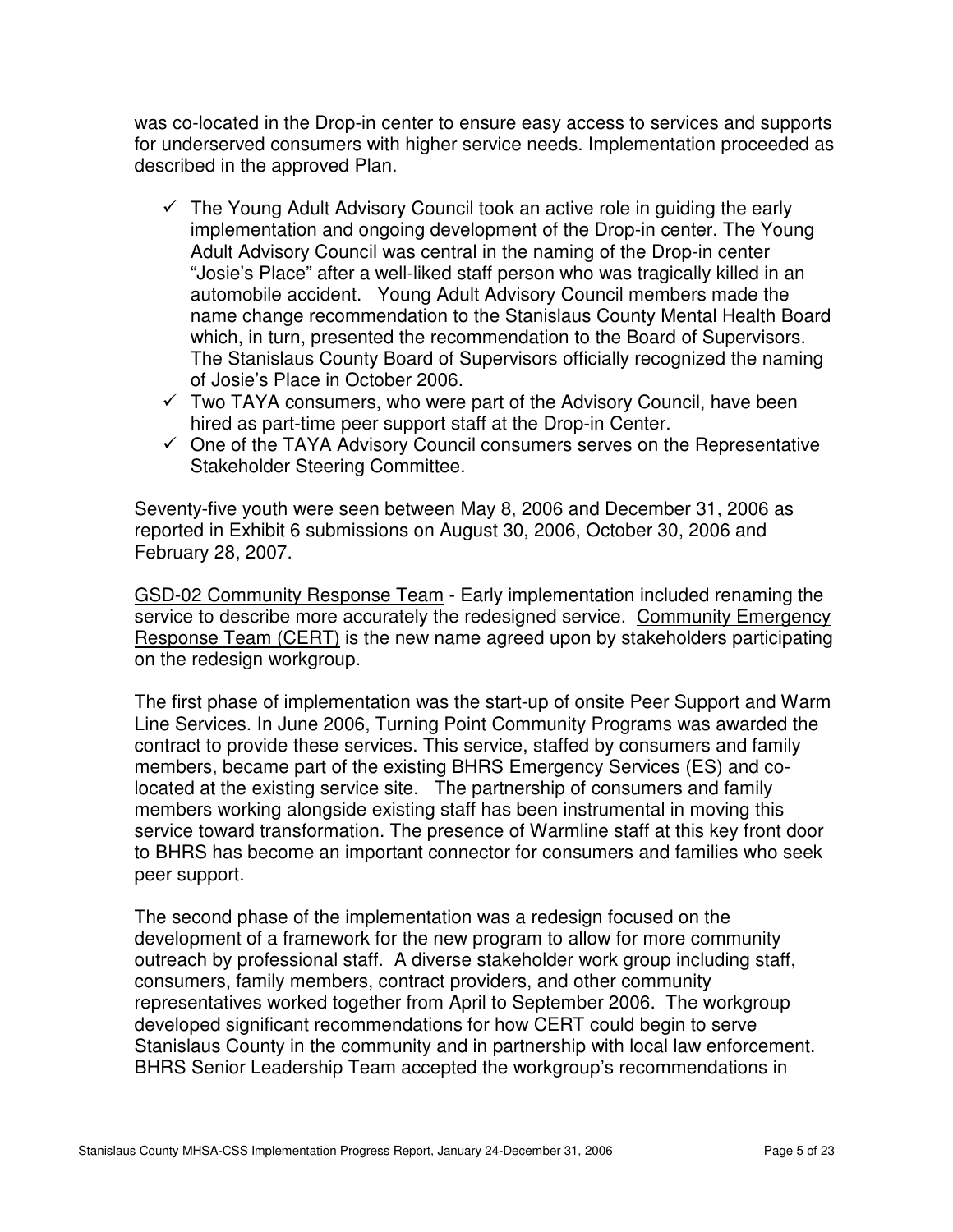September 2006, and implementation, including meetings with local law enforcement, began immediately.

During the workgroup process, BHRS and law enforcement officials traveled to two counties that have formal partnerships for community outreach crisis intervention. As a result of the workgroup and joint study of other counties, the Modesto Police Department proposed a partnership with BHRS that would pair trained clinicians with police officers in the field to respond to sub-acute mental health situations with the goals of providing early intervention and avoiding hospitalizations. The selection process for staff and training plans are on course for the teams to begin working together in 2007.

A total of 1,485 unique individuals were served between June and December 2006 as reported in Exhibit 6 submissions on August 30, 2006, October 30, 2006 and February 28, 2007.

GSD-04 Families Together – This enhancement and expansion of the Family Partnership Center is designed to improve and expand supports for youth and their families. Implementation proceeded as described in the approved CSS Plan. Early implementation was driven by an active group of family members who were central in the development of the expansion of services. The implementation group has now joined the existing Family Partnership Advisory Board to continue their involvement in the transformation of the Center's outreach and support of families throughout BHRS. A total of 101 unique individuals were seen in 2006 as reported in Exhibit 6 submissions on August 30, 2006, October 30, 2006 and February 28, 2007.

GSD-05 Consumer Employment and Empowerment Center - Early implementation included renaming the center to the more inclusive Consumer and Family Member Employment and Empowerment Center (CFMEEC). The CFMEEC uses a recovery and strength-based approach to assist individuals with personal development goals related to volunteerism, supported employment and competitive employment. Turning Point Community Programs successfully bid and was contracted to implement this consumer and family member staffed center. Consumer and Family member Focus Forums were conducted from September to December 2006 to gain input on Center activities. Implementation proceeded as described in the approved Plan. A total of 337 unique individuals were seen from July 1, 2006 to December 31, 2006 as reported in Exhibit 6 submissions on August 30, 2006, October 30, 2006 and February 28, 2007.

#### **Outreach and Engagement Services**

O&E–01 Outreach and Engagement –These unique contracts were established after an extensive effort to announce the opportunity to potential bidders. Services began August 1, 2006, after a Request for Application (RFA) process was completed. Two community-based contractors were identified, El Concilio of Stanislaus County and West Modesto King Kennedy Neighborhood Collaborative. The initial phase of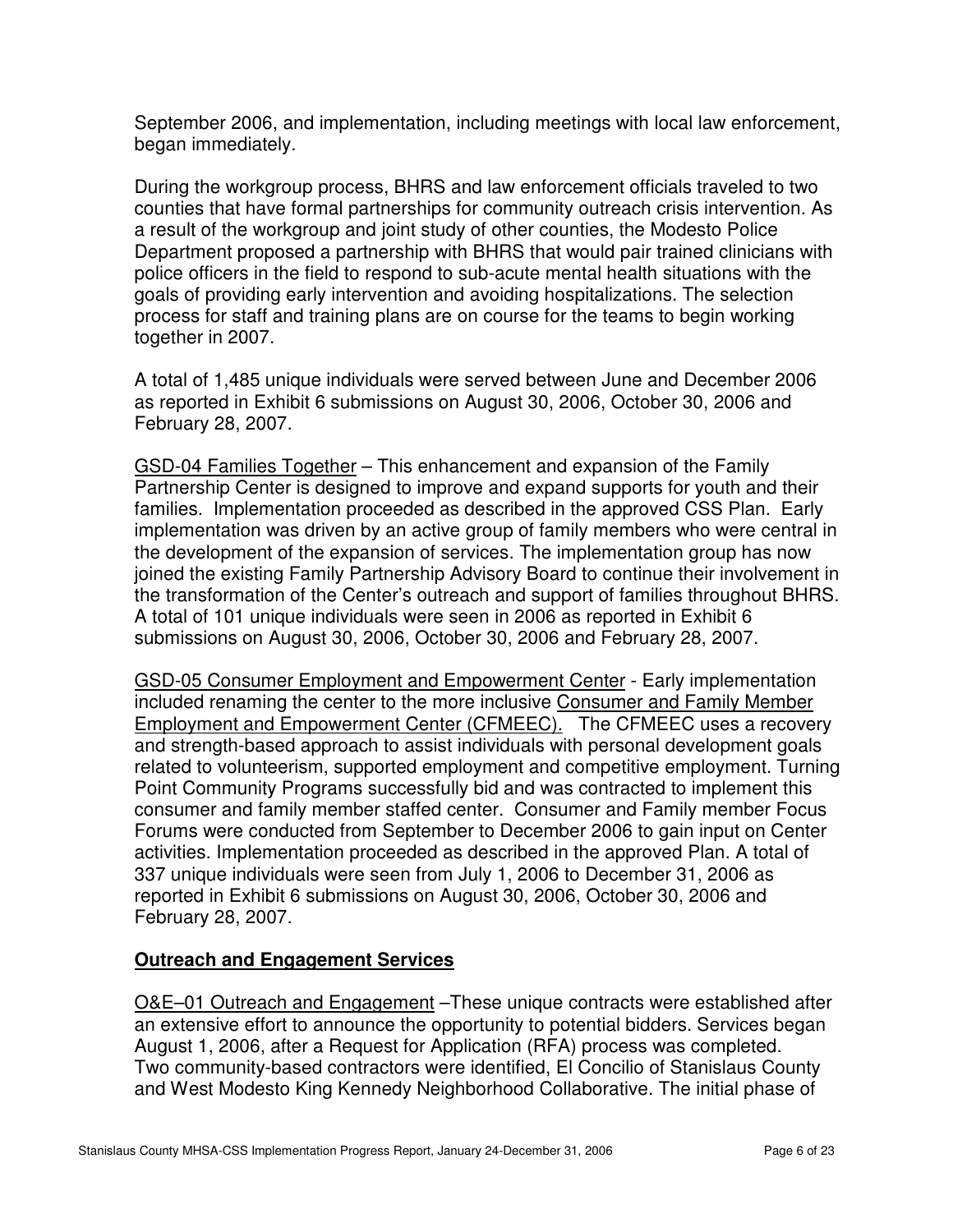work by the contractors involved an extensive needs assessment in unserved/under served ethnic communities to identify specific gaps in service.

The future goal is for contractors to employ service strategies for the identified individuals in the underserved communities. A third community-based contractor was not identified as originally proposed. Noting that exception, implementation has proceeded as described in the approved Plan.

A total of 421 contacts were made between August 1, 2006 and December 31, 2006 as reported in Exhibit 6 submissions on August 30, 2006, October 30, 2006 and February 28, 2007.

O&E-02 Garden Gate Crisis Outreach Program - This crisis residential outreach service is an important resource in outreach to individuals with a mental illness who are homeless. This workplan was a second year implementation plan set to begin July 1, 2006. Revision of an existing contract with Turning Point Community Programs allowed for timely start-up. Renovations on the house began immediately, and the service became available August 18, 2006. Early on, there were plumbing/sewer problems in the house. This delayed full use of the extended stay beds for a few weeks.

Fourteen unique individuals were served between August 1, 2006 and December 31, 2006 as reported in Exhibit 6 submissions on August 30, 2006, October 30, 2006 and February 28, 2007.

- **b) Highlight the key transformational activity/activities in any of the five essential elements.** 
	- **Community collaboration**
	- **Cultural competence**
	- **Client/family driven**
	- **Wellness/recovery/resiliency focus**
	- $\checkmark$  Integrated services for clients and families

Community Collaboration - An important process to move the entire organization toward transformation began in December 2006. BHRS Director, Denise Hunt, RN, MFT, informed key groups, BHRS All Staff Meeting, Mental Health Board, Advisory Board for Substance Abuse Programs and the Consumer and Family Member Steering Committee, that she would convene the Community Integration and Change Team (CICT). The mission of CICT is "to move BHRS to be an organization oriented toward recovery in our community ". The intended outcome is to develop a workable plan by June 30, 2007 that includes action steps, timelines and an evaluation process. It is the intent that the plan will be compatible with all other BHRS planning documents and will serve as the BHRS strategic plan in Fiscal Year 2007-2008. The overall goal of the CICT plan will be to implement actions designed to integrate MHSA values throughout all BHRS programs and to involve and partner with the community on program development and service delivery.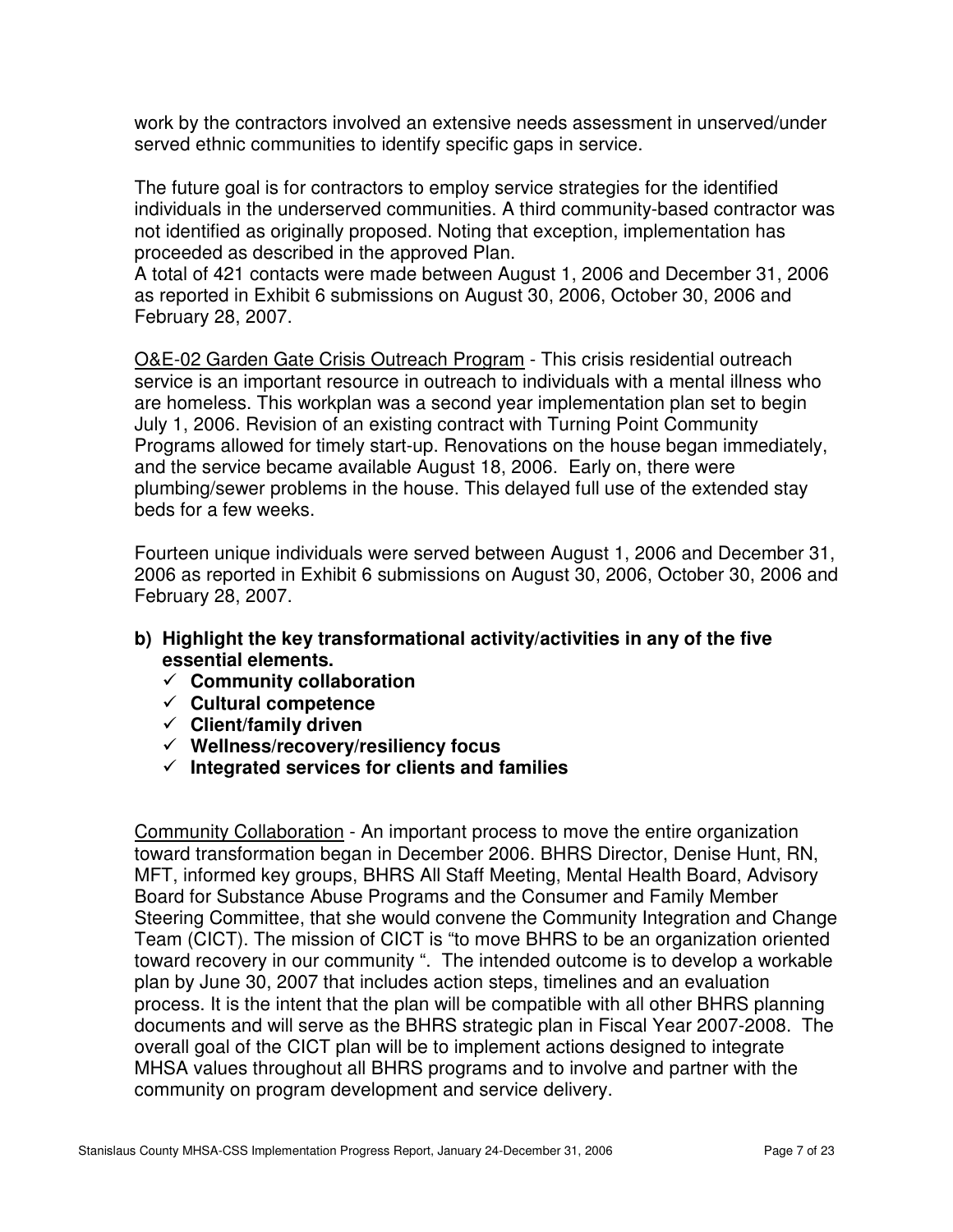The MHSA Coordinator attended an Asset-based Community Development Training in Modesto in October 2006. This information is useful in planning and development of all phases of MHSA as we include stakeholder involvement and meaningful community collaboration.

Cultural Competence - Outreach and Engagement funds are being utilized to significantly impact efforts to close service gaps to ethnic communities in Stanislaus County. Contracts with community-based organizations are an important step in a key effort to identify, across the age span, barriers to services for unserved and underserved individuals of ethnic, racial and cultural groups. In addition, this key effort addresses the community's capacity to support and include people with mental health diagnoses. Efforts toward organizational integration into the Community Integration and Change Team (CICT) will also reflect increased activity in this area.

Client and Family Member Driven Services - The act of increasing partnerships with consumers and family members in the planning and implementation process has been key in moving BHRS toward transformation as an organization. At all levels of the organization, consumers and family members contribute a perspective to organizational processes that raises awareness and adds important program development ideas.

Wellness, Recovery and Resiliency - "Celebrating Recovery" - This monthly event sponsored by Wellness Recovery Program staff and conducted at the main campus of BHRS is intended to celebrate accomplishments with consumers and family members. Wellness Recovery Center staff brought this concept forth at the Adult System of Care Quality Improvement Committee. All consumers, family members, and BHRS service programs are invited to attend. Staff, consumers, and family members may initiate the celebration of a consumer's steps toward recovery and wellness. All BHRS staff, contract program staff, and other community partners are invited to join in these celebrations. This event is attended by anyone from the consumer's community whom he/she feels has been instrumental to his/her success. These events give hope and inspiration to all who are there.

Integrated Services for Clients and Families – Many aspects of service by new and expanded MHSA teams are designed to provide an integrated service experience for consumers and families. Full Service Partnership teams are single point of responsibility, 24 hours a day/7 days a week partners with the people they serve. General System Development teams are building, for all age groups, a culture of peer or family support, recovery and hope. Outreach and Engagement teams are bringing new opportunity to previously underserved and unserved people.

A key program that offers a very real element of integrated service is specialized treatment for people with co-occurring issues of mental illness and substance abuse. The service is offered through the BHRS-operated Stanislaus Recovery Center with residential and day treatment program availability. This program was named Co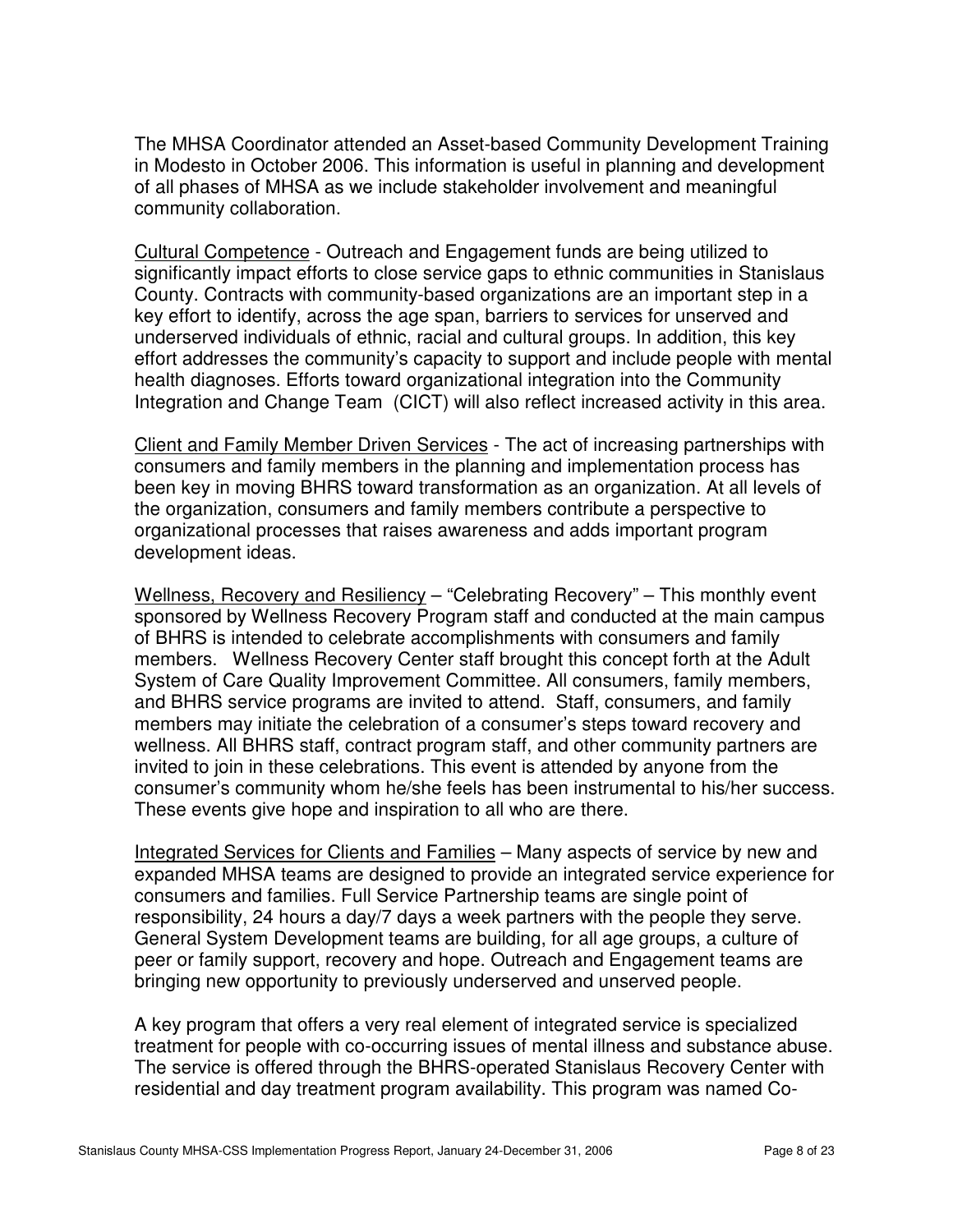occurring Treatment Track (COTT) and offers a bridge to many individuals that completes the service experience and truly allows for hope and recovery.

**c) For the Full Service Partnership category only: If the County has not implemented the SB163 Wraparound (Welfare and Institutions Code, Section 18250) and has agreed to work with their county department of social services and the California Department of Social Services toward the implementation of the SB163 Wraparound, please describe the progress that has been made, identify and barriers encountered, and outline the next steps anticipated.** 

In 1994, prior to initiation of pilot projects with state and local child welfare dollars (Project Uplift in Santa Clara, SB163), Stanislaus County Behavioral Health and Recovery Services (BHRS), in partnership with Stanislaus County Community Services Agency (CSA), created innovative "wraparound" programming with flexible funds. The flexible funds leveraged other dollars for increased service capacity to youth and their families throughout the BHRS Children's System of Care (CSOC). On the basis of that well-established partnership, during the MHSA-CSS plan approval process, information was provided that resulted in the approval of Stanislaus County's Plan without conditions. Additionally, Stanislaus County agreed to evaluate existing flexible fund services, to examine possible gaps that may need to be addressed and to obtain consultation from CDSS.

Since approval, a number of steps have been taken to further analyze the feasibility of adding features of SB163 wraparound standards to the long-standing practice of using flexible funds for additional services for all youth who receive BHRS CSOC services and who may need a "wraparound" approach. All youth and families served by the BHRS CSOC are eligible for services provided by flexible funding, not just those being served in the Child Welfare System.

- To strengthen and support the referral process into the Interagency Resource Committee (IRC), a complete list of participants is now included on every referral form. This ensures that everyone who can assist a youth is invited and that the service they offer is represented.
- A detailed analysis was done by a workgroup of CSOC staff that compared BHRS use of flexible funds to SB163 wraparound standards. There were very small differences noted. Many of the differences can and are being bridged by small enhancements in BHRS CSOC methods.
- Three key BHRS CSOC program coordinators attended an SB163 Conference in 2006. This was helpful in understanding the intent and standards set forth in SB163, as well as what steps might be necessary to implement SB163 wraparound standards. Subsequently, BHRS CSOC program coordinators have attended and will continue to attend SB163 Wraparound County Roundtable discussions as a way of keeping current with SB163 wraparound standards.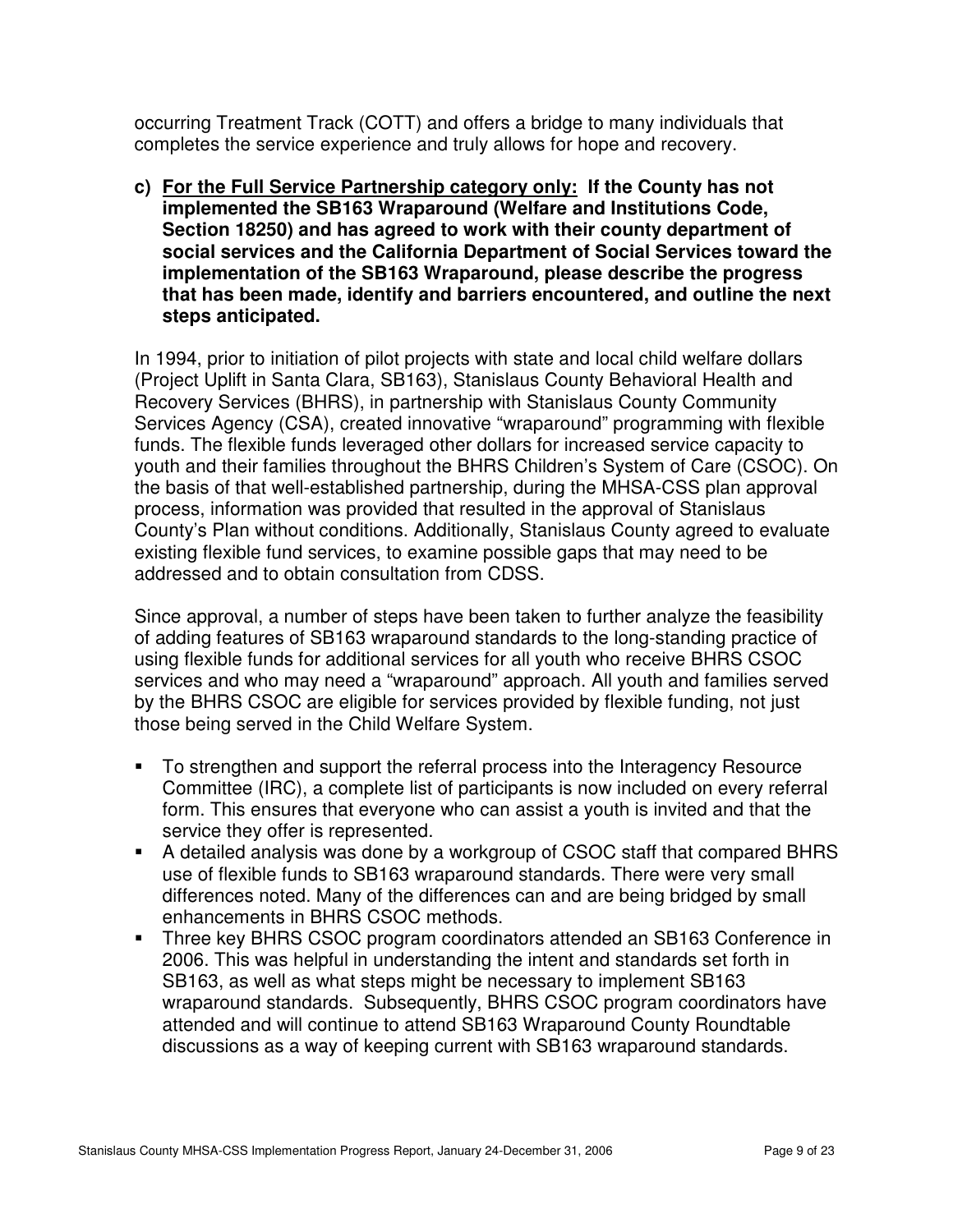Continued use of the Children's System of Care model has demonstrated an effective means of maintaining children and adolescents in the most home like setting and has prevented and/or minimized out of home placements.

Stanislaus County Behavioral Health and Recovery Services and Stanislaus County Community Services Agency will continue, in partnership, to maintain a low out of home placement rate through the use of flexible funds.

#### **For the General System Development category only: Describe how the implementation of the GSD programs has strengthened the County's overall public mental health services system. If implementation has not yet occurred or is an early stage of development, simply indicate that this is the situation and no other response is needed.**

There are four new or expanded General System Development (GSD) services in Stanislaus County as a result of MHSA Community Services and Supports funding. The four services offer support to consumers and family members of all ages who may also be receiving services from Full Service Partnerships. GSD services are also available to anyone in the organization, including those served by contract providers, consistent with the populations described in the Mental Health Services Act. An aspect of each program's strengthening of the organization is highlighted below.

Transition Age Youth Drop-in Center (Josie's Place) has added an element to BHRS for expanding a continuum of care and service system for transitional age young adults in the community. The unique needs of these young adults can now be addressed at one location. An AB2034 intensive service team is co-located with peer support and resource and referral to community partners that can meet the educational and vocational needs of young adults with a mental health diagnosis.

Families Together has expanded on the system's capacity to provide peer support to families of youth with serious emotional disturbances and mental illness. This important client and family-driven center is a resource to all children's programs throughout Stanislaus County. A significant element of this program is that support services are available to parents and grandparents providing care to youth. A lifespan approach to resiliency is used and many older adults are receiving services at this site.

Consumer and Family Member Employment and Empowerment Center is a consumer and family member driven resource center in an easily accessible, central location. Consumers and family members currently staff the center serving as providers for opportunities for socialization, advocacy and recovery-based peer and family support. The Center has also been a host for community and consumer/family forums, linkage to employment opportunities as well as ongoing educational/training events. They are involved in outreach and engagement and continue to work collaboratively with other parts of BHRS and other public and private organizations in Stanislaus County.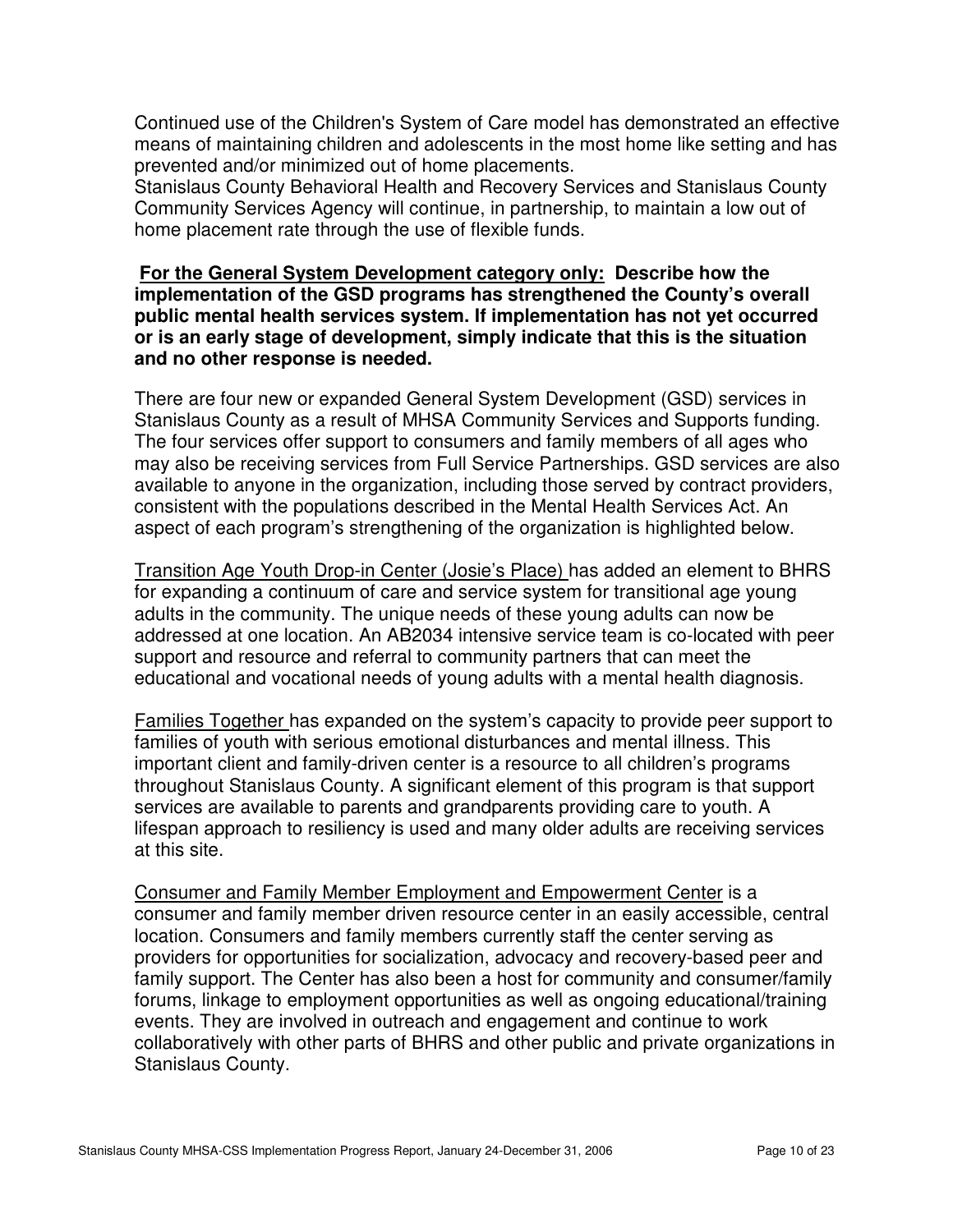Community Emergency Response Team/ Warm Line and Onsite Peer Support - This service is the "front door" for many who enter BHRS for services. Most internal customers, such as BHRS staff and contract program staff, have contact with this service on a regular basis. External customers, such as law enforcement and other criminal justice partners, have frequent contact. Community agency partners of all types use this team as a resource and first point of contact for referral to BHRS services. Consumer and family members working alongside emergency response staff are the key element of this service that strengthens the County's overall public mental health services system and moves toward a transformed mental health delivery system. Lessons learned at this service site will inform expansion of peer and family support throughout BHRS programs.

#### **d) If applicable, provide an update on any progress made towards addressing any conditions that may have been specified in your DMH approval letter.**

Not Applicable, CSS Plan approved without conditions.

## **2) Efforts to Address Disparities**

**a) Describe current efforts/strategies to address disparities in access and quality of care among the underserved populations targeted in CSS Plan. Highlight success and address any barriers/challenges encountered.** 

Successes are measured in steps toward the ultimate goal of ending service disparities. Challenges are measured in how many extra steps will be needed to reach the ultimate goal of ending service disparities. Each are noted below:

- Service targets were established in each CSS workplan for every type of MHSA funding and many organizational efforts have been made to reduce disparities in access and quality of care among underserved populations.
- Full Service Partnership services have been successful in moving toward targets of fifty percent of services to ethnically and racially diverse consumers.
- A Request for Application (RFA) process for Outreach and Engagement services stimulated a variety of responses from community-based organizations that are closely connected to unserved and underserved ethnically and racially diverse communities throughout Stanislaus County.
- As a result of the MHSA Implementation Manager for Adult System of Care (ASOC) and Children's System of Care (CSOC) attending the MHSA sponsored Native American Conference in Porterville in October 2006, a new awareness of Native American mental health need is being included in planning processes.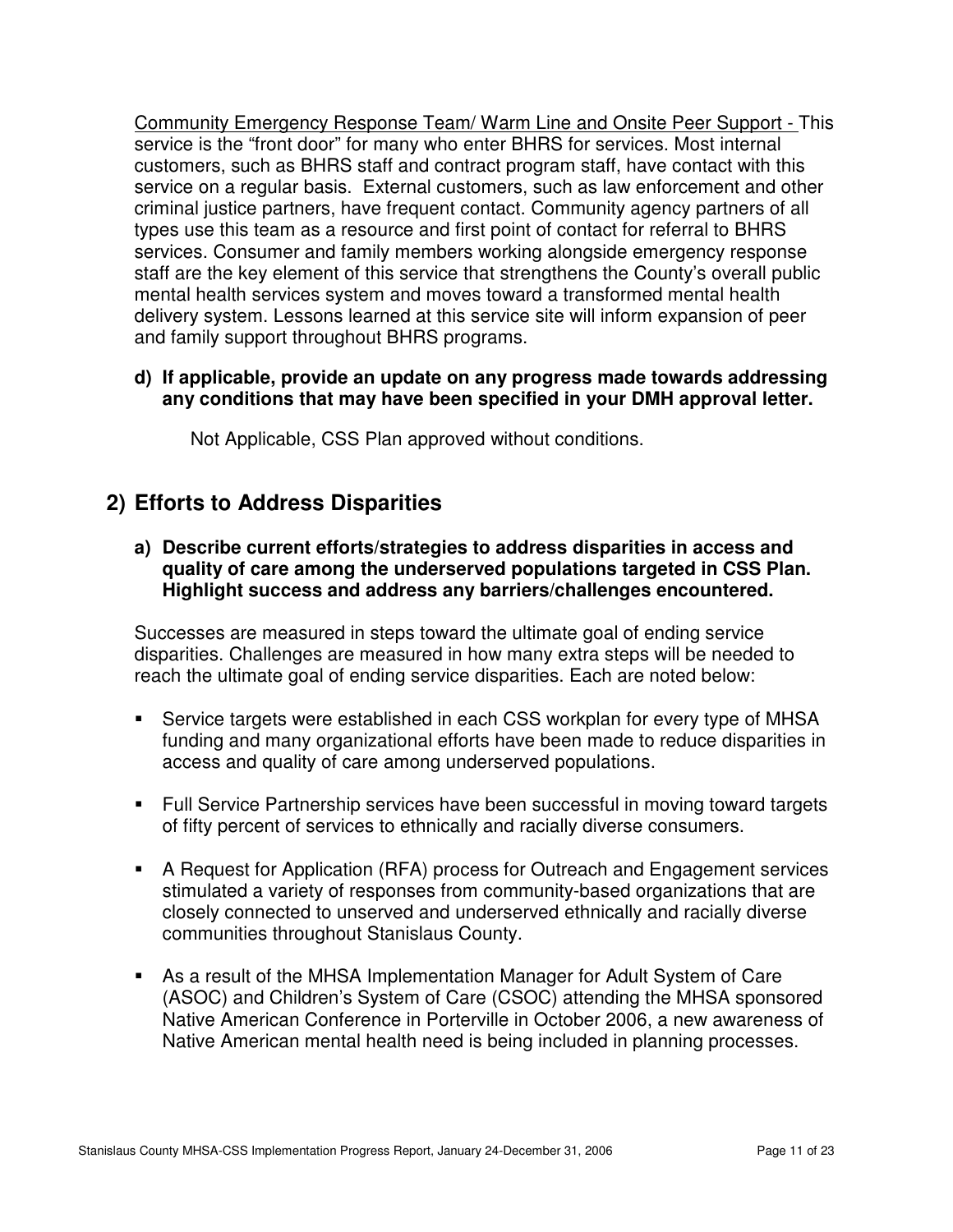The MHSA Coordinator attends the BHRS Cultural Competency Oversight Committee. The MHSA Implementation Manager for ASOC/CSOC co-chairs, with the Coordinator of Performance Measurement, the BHRS Cultural Competence Oversight Committee.

#### **b) Describe outreach efforts and progress made to date to involve the underserved populations that are specifically targeted in CSS plan. Be specific in identifying the strategies and approaches employed.**

Outreach and engagement efforts into ethnically and racially diverse communities through community-based organizations are a significant effort to address service disparities and develop the community's capacity to support and include people with mental health diagnoses.

- Contract monitoring meetings with Outreach and Engagement contractors include the beginning of conversations related to expanding the capacity of these community-based organizations to provide non-traditional services in the community (e.g., Spanish-language counseling services at church sites).
- **Preliminary analysis of Outreach and Engagement needs assessment survey** information gives strong feedback from ethnically and racially diverse communities that the number one ranked barrier to seeking services is embarrassment and fear of stigma. Lack of knowledge of what services are available for all types of problems is the second ranked barrier.
- Three key FSP teams provide outreach to health clinics that serve ethnically and racially diverse populations: Westside Stanislaus Homeless Outreach; Senior Access and Resource Team, and Health/Mental Health Team. The Stanislaus County Health Services Agency and Golden Valley Health Clinics (a Federally Qualified Health Clinic) have been working with the FSP teams to link underserved and unserved people who need mental health services.
- During all phases of planning and implementation of CSS, BHRS has included community-based organizations and representatives of ethnically and racially diverse communities as key stakeholders.
- Outreach and Engagement contractors, El Concilio and West Modesto King Kennedy Neighborhood Collaborative, attend the BHRS Cultural Competence Oversight Committee on a regular basis.

#### **c) Describe the steps used towards providing equal opportunities for employment of individuals from underrepresented racial/ethnic and/or cultural communities.**

Stanislaus County was privileged to host several CMHDA Regional Partnership meetings designed to begin collaborative efforts with other counties toward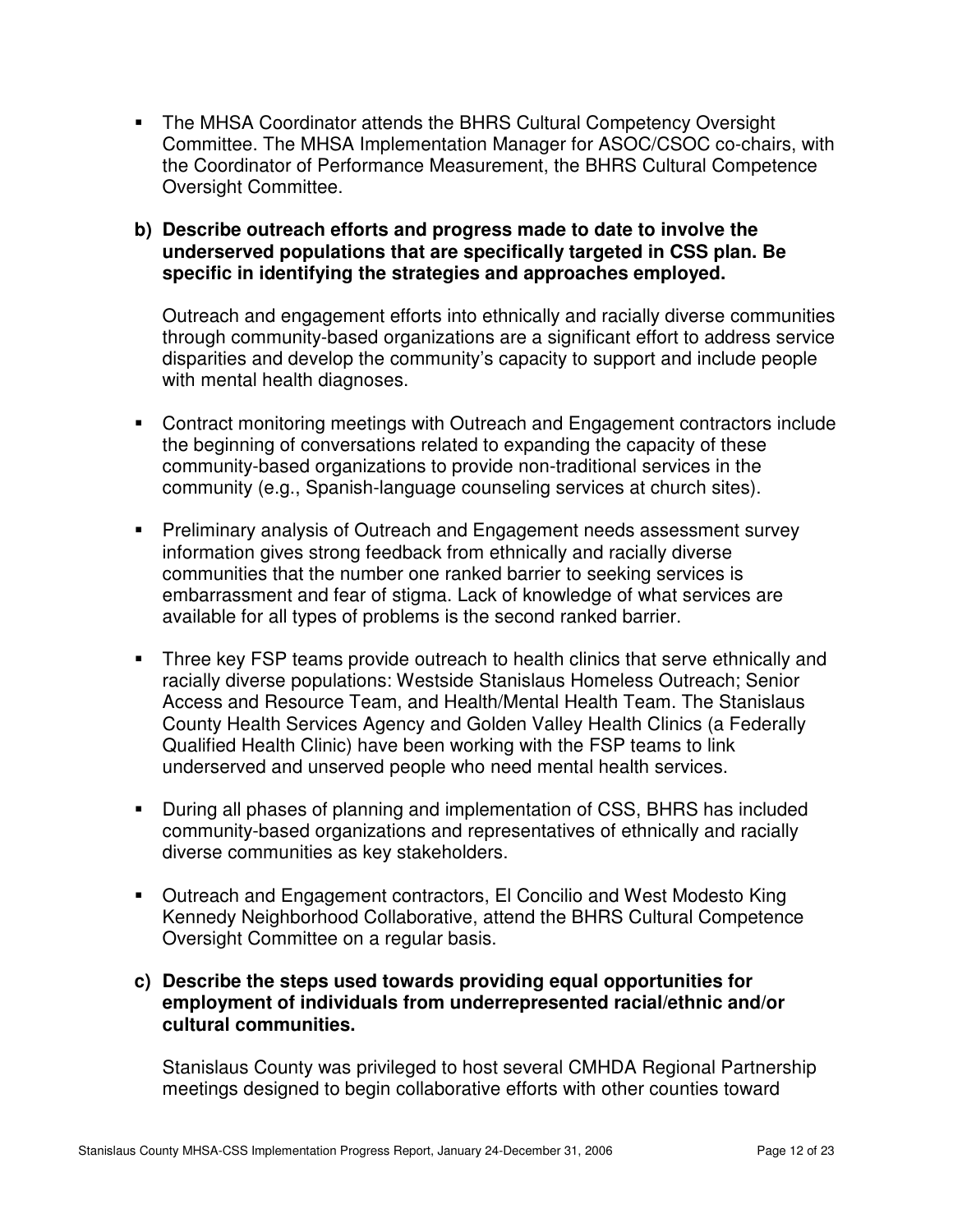workforce development, with a special focus on development of employment pipeline strategies for ethnically and culturally diverse individuals. These meetings began in 2006 and continue into 2007 as the MHSA Workforce Development and Training Phase occurs.

BHRS efforts directed toward recruitment of workforce from racial/ethnic/cultural communities pre-date MHSA implementation. Since approval of the CSS plan, efforts have been increased and extended to a more vigorous recruitment of consumers and family members from racial/ethnic/cultural communities.

- **Effective (a number of years ago), all BHRS contractors are required to have a** cultural competency plan in place.
- **Recruitment flyers are forwarded to local community based organizations and** BHRS programs that have consumer, family member volunteers, for example:
- $\checkmark$  National Alliance for Mental Illness (NAMI)
- $\checkmark$  Stanislaus Chapter of Mental Health Consumers Network
- $\checkmark$  Kinship/Parent Partnership Project
- $\checkmark$  Turning Point Community Programs including the Employment Specialist who offers job development and coaching to consumers.
- $\checkmark$  Faith-based organizations in the community
- $\checkmark$  Parents United
- $\checkmark$  Telecare Corporation programs in Stanislaus County
- $\checkmark$  Ethnically based organizations
- **The BHRS Manager for Consumer and Family Affairs reviews recruitment flyers.** Additional input is obtained from existing consumer staff in programs for which recruitment is being conducted.
- Expanded inclusion of consumer, family members, and culturally, ethnically diverse people in interview panels.
- All BHRS recruitment flyers now include in "Desirable Qualifications" the following language: "experience as a consumer or a family member of a consumer of behavioral health services; experience in client/patient advocacy; experience as a parent or caregiver of a special needs child or family member of a consumer of behavioral health services."
- The BHRS Human Resources Manager presented at a workshop sponsored by Stanislaus Chapter of Mental Health Consumers in March 2006. The workshop was designed to offer information about Stanislaus County recruitment processes.
- The BHRS Human Resources Manager presented to the CIMH Conference regarding Recruitment Outreach Efforts to Consumers and Families in February 2006.
- In an effort to bring recovery culture to every aspect of the organization, the BHRS Human Resources Manager in partnership with Service Employees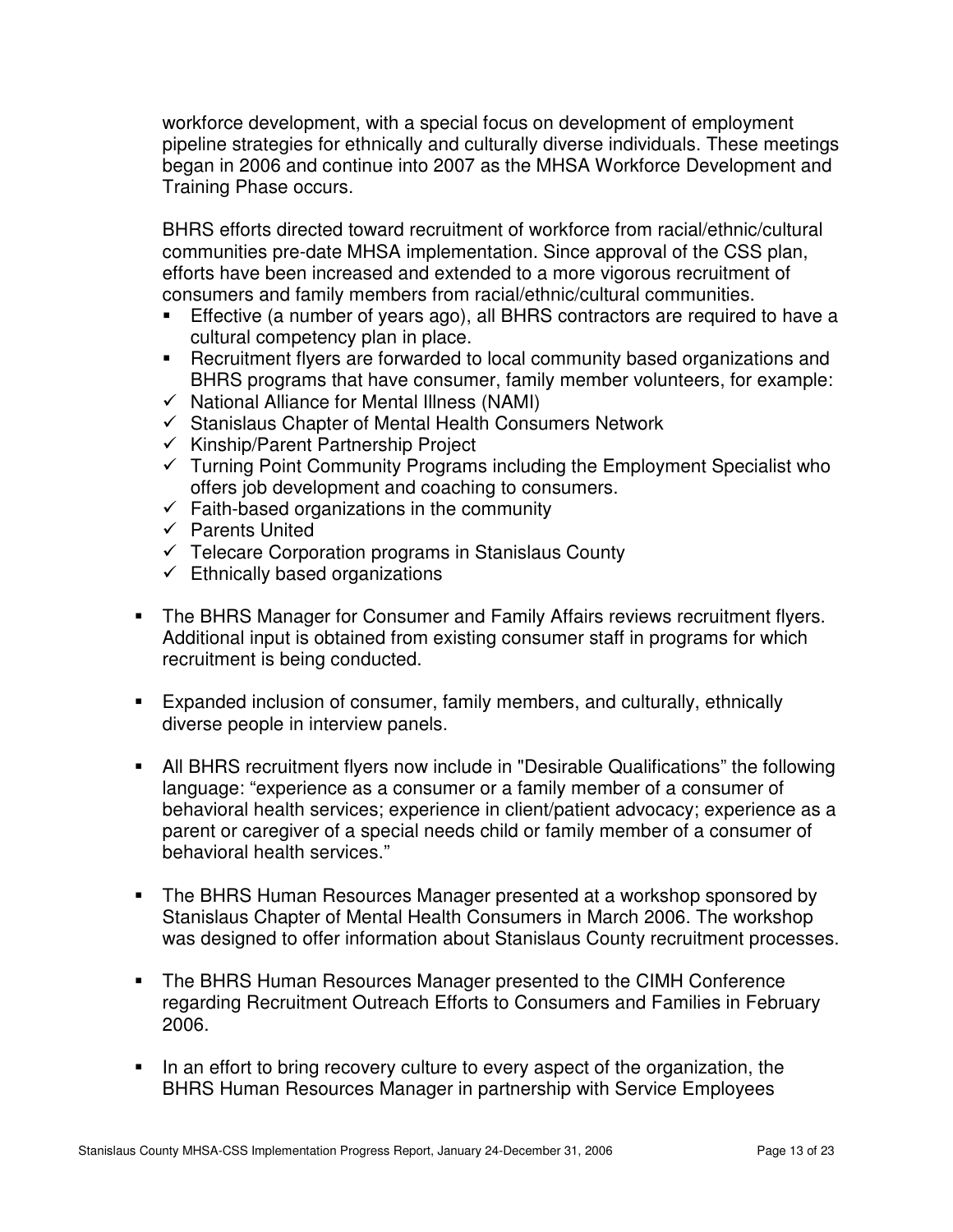International Union (SEIU) employee representatives from BHRS developed an Employee Support Committee for Service Employees International Union (SEIU) members. This is an employee-driven committee that will meet with, and refer, or support SEIU-represented employees regarding their own recovery issues. This is voluntary for the employee being supported.

 BHRS added three Behavioral Health Advocate positions. One will work in Patients' Rights, one will work as a Family Advocate, one will assist with development of Peer Support/Recovery Network throughout BHRS and Stanislaus County. The intent of these new positions is to provide more recoverybased and advocacy-based support to consumers and families. The recruitment qualifications for these new positions included a unique trainee component intended to be more inclusive of candidates who may be considered if they meet minimum qualifications within one year of hire as a trainee.

#### **d) Indicate the number of Native American organizations or tribal communities that have been funded to provide services under MHSA.**

None have been funded to provide services under MHSA, as there are no Native American organizations or tribal communities in Stanislaus County to fund or provide services. Contact has been made with Native American service providers in other counties to obtain expert input on how to best serve this population. Outreach and Engagement contractors began extensive and detailed needs assessment of all underserved ethnic/cultural populations, including Native Americans in Stanislaus County.

#### **e) List any policy or system improvements specific to reducing disparities, such as the inclusion of language/cultural competency criteria to procurement documents and/or contracts.**

Predating MHSA implementation, all BHRS contractors are required to have a Cultural Competency Plan for their organization. All contract providers are included in BHRS training opportunities focused on cultural competence, consumer and family member issues, aging competencies, working effectively with interpreters and interpreter training.

Since approval of the CSS plan, significant effort has been directed toward expanding and including cultural competency criteria and stakeholder involvement in RFA development and review processes. Prior to release of the RFA for Outreach and Engagement contracts, surveys were sent to BHRS staff and community-based organizations including Family Resource Centers in Modesto, Riverbank, Patterson, Ceres, and Turlock. The surveys requested assistance in identifying sources of potential bidders for Outreach and Engagement contracts. Subsequently, letters of interest were then sent to parties identified as potential bidders inviting their interest in the process. Public Notices were posted in local newspapers for all who might have an interest in the process, including those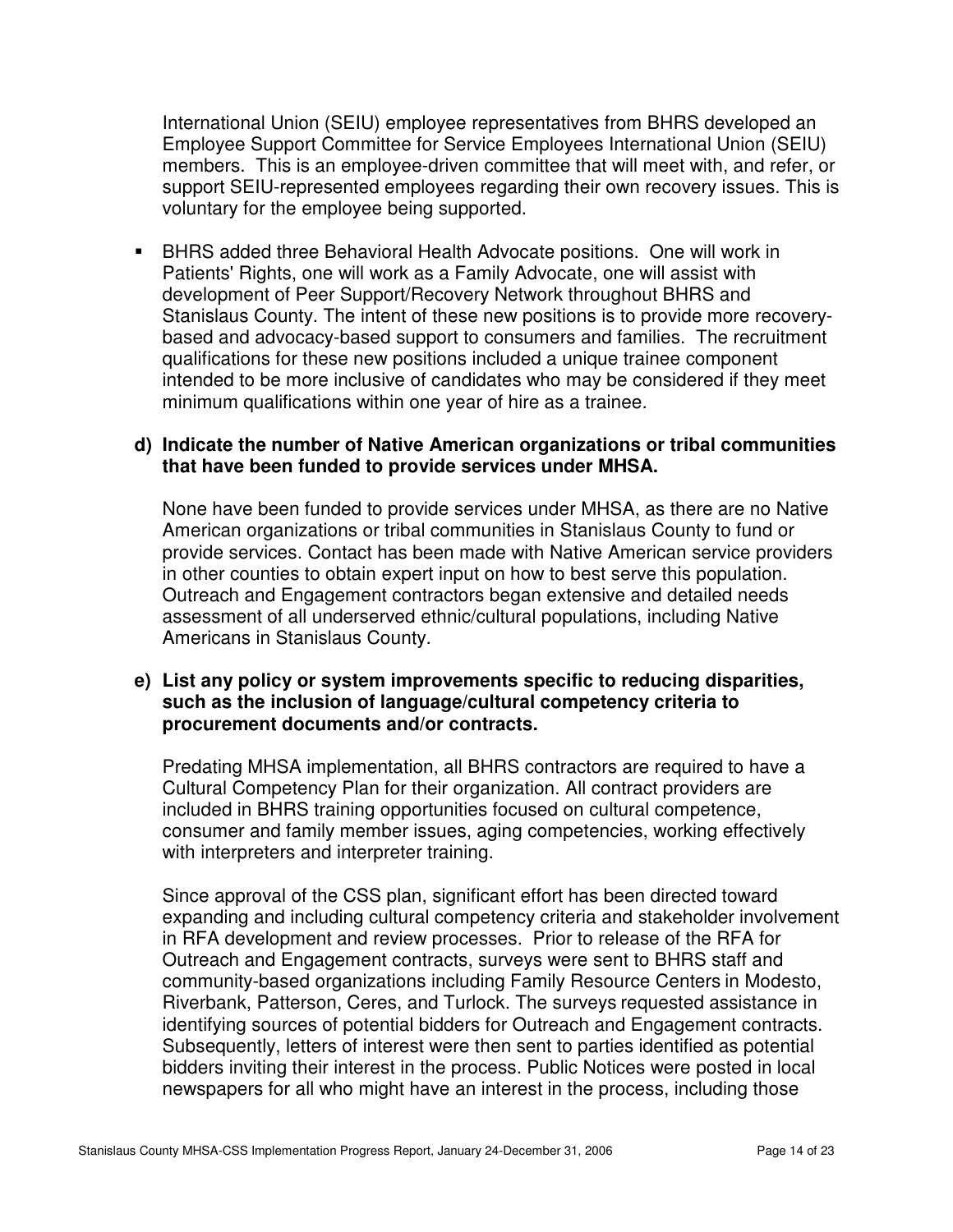serving the Latino community. A pre-proposal conference was offered to potential bidders through Public Notice. Ethnically diverse consumers and family members participated in the RFA review process. Pre-meetings were conducted to train panel members to fully participate in the task.

All BHRS contracts contain the following MHSA essential elements language as of FY06/07: "WHEREAS, CONTRACTOR's services shall integrate community collaboration, cultural competence, and be client/family driven, with a focus on wellness, recovery, and resilience.

### **3. Stakeholder Involvement**

**Provide a summary description of the involvement of clients, family members, and stakeholders including those who are racially/ethnically, linguistically and culturally diverse and from other underserved or underserved communities, in the ongoing planning and implementation of the Initial CSS Three-Year Program and Expenditure Plan.** 

Stanislaus County has included consumer/family member input in key processes, usually involving large organizational change, for over a decade. The level of participation that was achieved during 2006 is unprecedented in the history of BHRS. It serves as a platform to expand into wider partnerships in the future that will constitute a permanent shift in organizational culture.

From the day of approval, a clear expectation was set forth by BHRS Leadership that all implementation workgroups would include stakeholder input. All were successful in engaging input and partnership with consumer/family member stakeholders. No formal procedure was implemented to collect demographic information on participants during these workgroups. Informally, from sign-in sheets and stipends paid, data was collected and is listed below. Development of workable methods of collecting demographic data on volunteers is an area of development. The Manager for Consumer and Family Affairs has initiated a process to standardize sign-in sheets and transfer information to a database.

One hundred five (105) workgroup/committee meetings were conducted during 2006 for all aspects of MHSA-CSS implementation**.** A total of 53 unique consumers or family members participated in these workgroups, 17 family members and 36 consumers. Of the 53 individuals, the number of individuals representing different age and ethnic groups is as follows: 1 youth, 16 transition age young adults, 30 adults, 6 older adults. Among the 53 individuals, the ethnic groups represented are as follows: 4 African American, 7 Hispanic and 42 Caucasian or unknown.

The Representative Stakeholder Steering Committee was formed in 2005 to assist with prioritizing initial populations to be served. The Committee has continued with original members and has expanded to include more diverse ethnic communities. Some change in representation is due to a variety of circumstances, i.e., election of a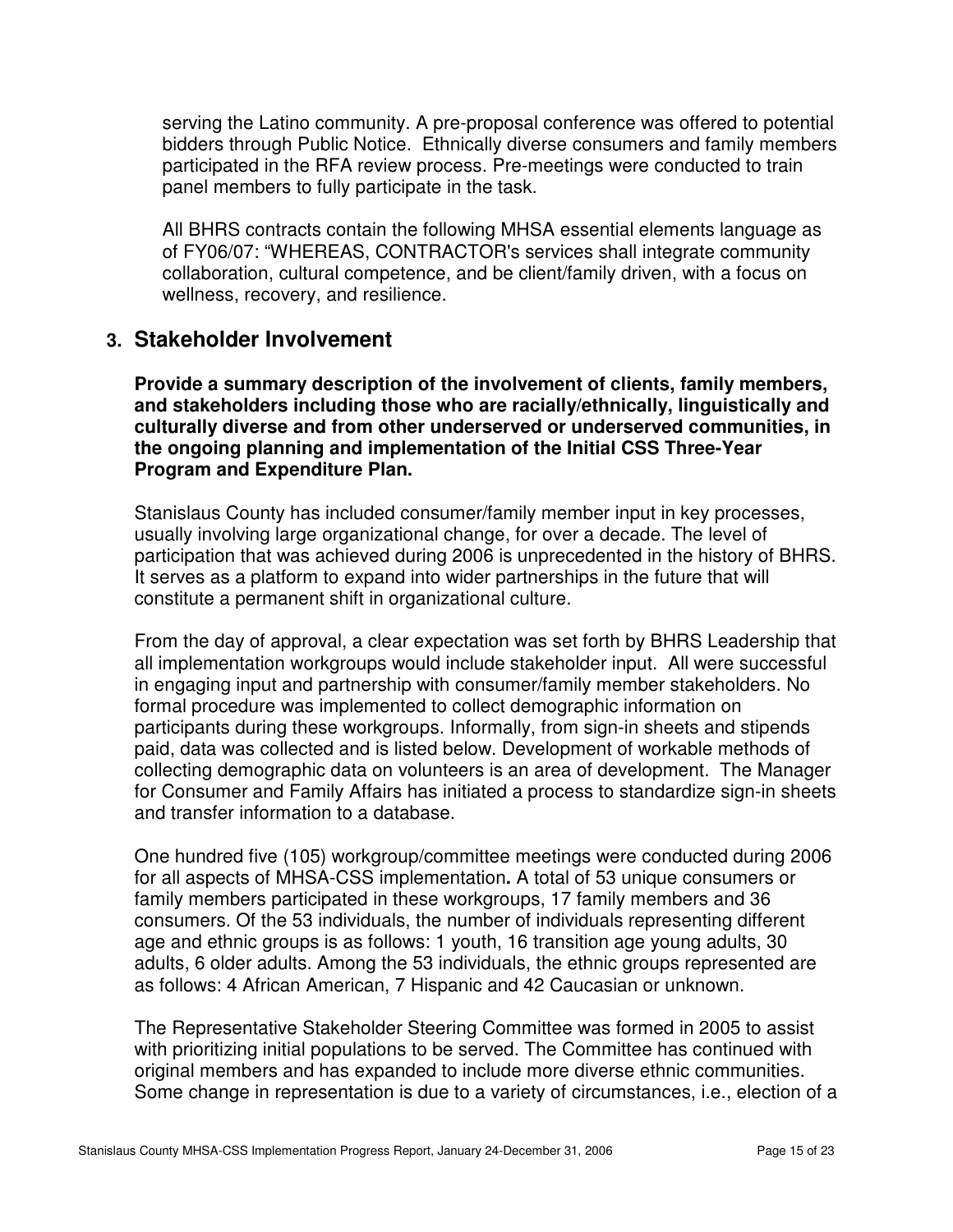new Stanislaus County Sheriff and District Attorney, some stakeholders moved away or changed jobs thus preventing them from continuing to participate.

The Representative Stakeholder Steering Committee was convened several times in 2006 during key planning processes. In February 2006, the group was convened for the purpose of gaining input on significant program reductions that were necessary due to a deficit in the organization's Realignment budget. In September 2006, many representatives of the group participated in site visit interviews related to the California Department of Mental Health's Study of Early Implementation of MHSA. Feedback from the review team was very favorable in the area of stakeholder comments indicating that they felt stakeholders were well informed and part of the planning process. In late 2006, plans were initiated to reconvene the group to gain input for use of CSS Growth Money in March 2007.

The BHRS Manager for Consumer and Family Affairs was identified and hired in February 2006. Many projects related to consumer and family participation were then able to begin in earnest. Among the most successful was a Consumer and Family Member Steering Committee convened in partnership with the BHRS Director. This Steering Committee is comprised of consumers, family members, consumer staff, and key BHRS Leadership staff. Various members of the Steering Committee have participated in key transformational processes this year.

The BHRS Director convened a workgroup that included Consumer/Family Member Steering Committee, BHRS staff, Mental Health Board members, consumers and family members at large, with the purpose of creating alignment on the concepts and practices surrounding peer and family support, such as peer and family support, peer and family recovery support, peer and family advocacy. Work continues in this Committee.

The Transition Age Youth Advisory Council has been active this year at Josie's Place. New members are constantly being recruited due to turnover when youth become employed or gain admission to Modesto Junior College. The Youth Advisory Council at Families Together is "in development" for similar reasons.

Management Consultant, Steve Eckstrom, facilitated a workgroup in December 2006 comprised of BHRS managers, MHSA Coordinator, consumers, and family members of all ages and cultural/ethnic backgrounds. The resulting prioritized recommendations of this group were presented to BHRS Senior Leadership who will develop policy and procedure related to consumers and family members on boards and committees.

BHRS training opportunities are available, free of charge, to consumers and family members. Consumers and family members continue to be involved in the development and delivery of two ongoing trainings that are part of BHRS core competency for all staff. The trainings are Milestones in Recovery and Partnering with the Customer.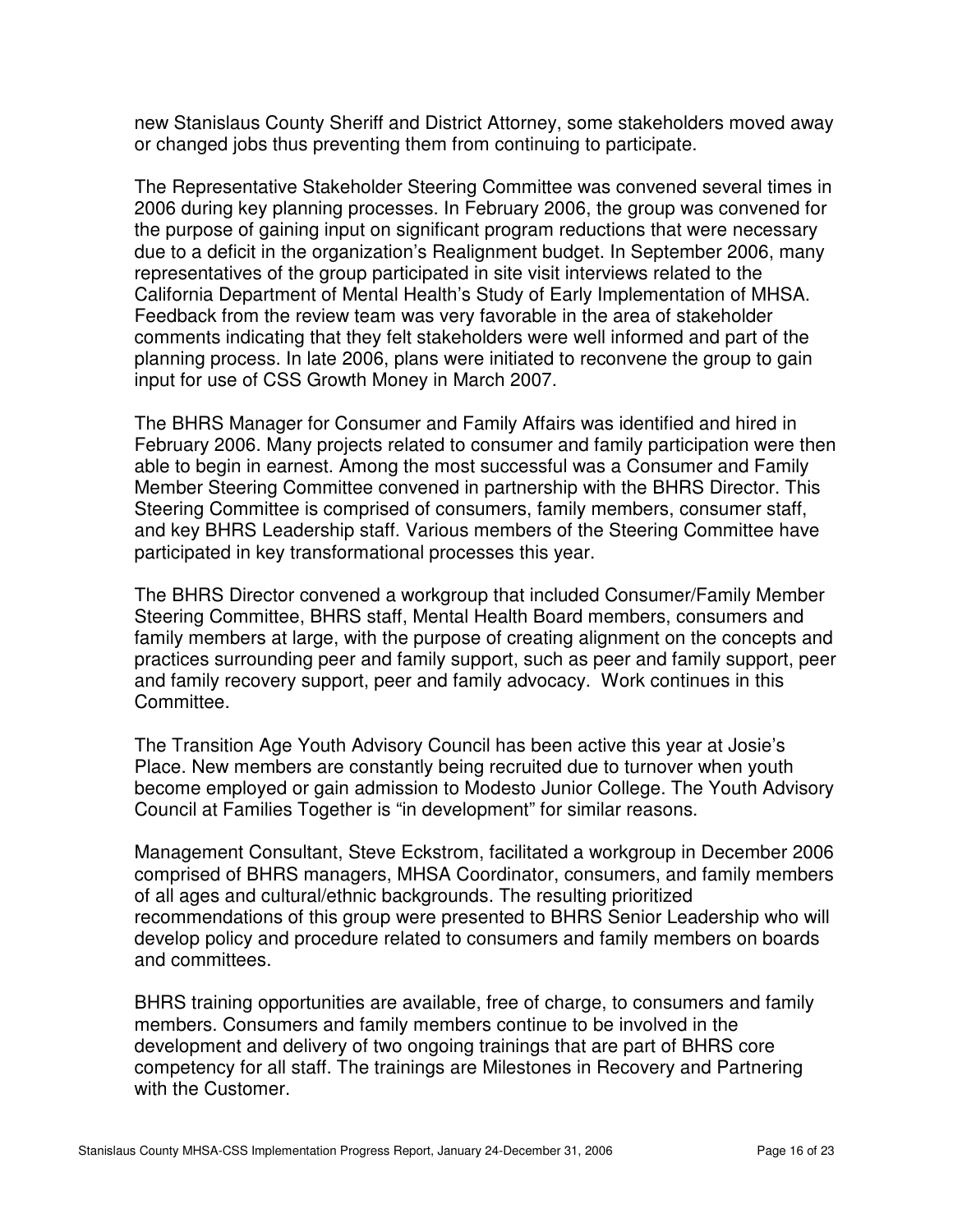Stakeholders attended statewide consumer forums and stakeholder meetings to participate in an exchange of information and ideas and to give input to the California Department of Mental Health on future phases of MHSA being developed. This level of participation has infused of energy and information into the local planning process.

## **4. Public Review and Hearing**

**Provide a brief description of how the County circulated this Implementation Progress Report for a 30-day public comment and review period including the public hearing. The statute requires that the update be circulated to stakeholders and anyone who has requested a copy.** 

**a) Include the dates of the 30-day stakeholder review and comment period, including the date of the public hearing conducted by the local mental health board. (The public hearing may be held at a regularly scheduled meeting of the local mental health board.)** 

April 24 – May 24, 2007- Public review and comment period. May  $24<sup>th</sup>$  at 5:00 p.m. - Public hearing Location of Public Hearing – Behavioral Health and Recovery Services, 800 Scenic Drive, Redwood Room, Modesto, CA

**b) Describe methods used to circulate the progress report and the notification of the public comment period and the public hearing to stakeholder representatives and any other interested parties.** 

The CSS Implementation Progress Report was circulated using the following methods:

- $\checkmark$  A copy was posted on the MHSA website: www.stanislausmhsa.com
- $\checkmark$  Copies were sent to public library resource desks
- $\checkmark$  Electronic notification was sent to all BHRS service sites with a link to www.stanislausmhsa.com and announcing the posting of this report
- $\checkmark$  Copies were given to Mental Health Board and Advisory Board for Substance Abuse Programs (ABSAP) members at their joint meeting on April 26, 2007
- $\checkmark$  A letter was sent to Representative Stakeholder Steering Committee members notifying them of the start of the 30-day review with information on how to obtain a copy of the report

The public was notified by:

 $\checkmark$  Public Notice posted in 7 newspapers throughout Stanislaus County, including a newspaper serving the Latino Community. The notice included reference to www.stanislausmhsa.com and a phone number for requesting a copy of the report.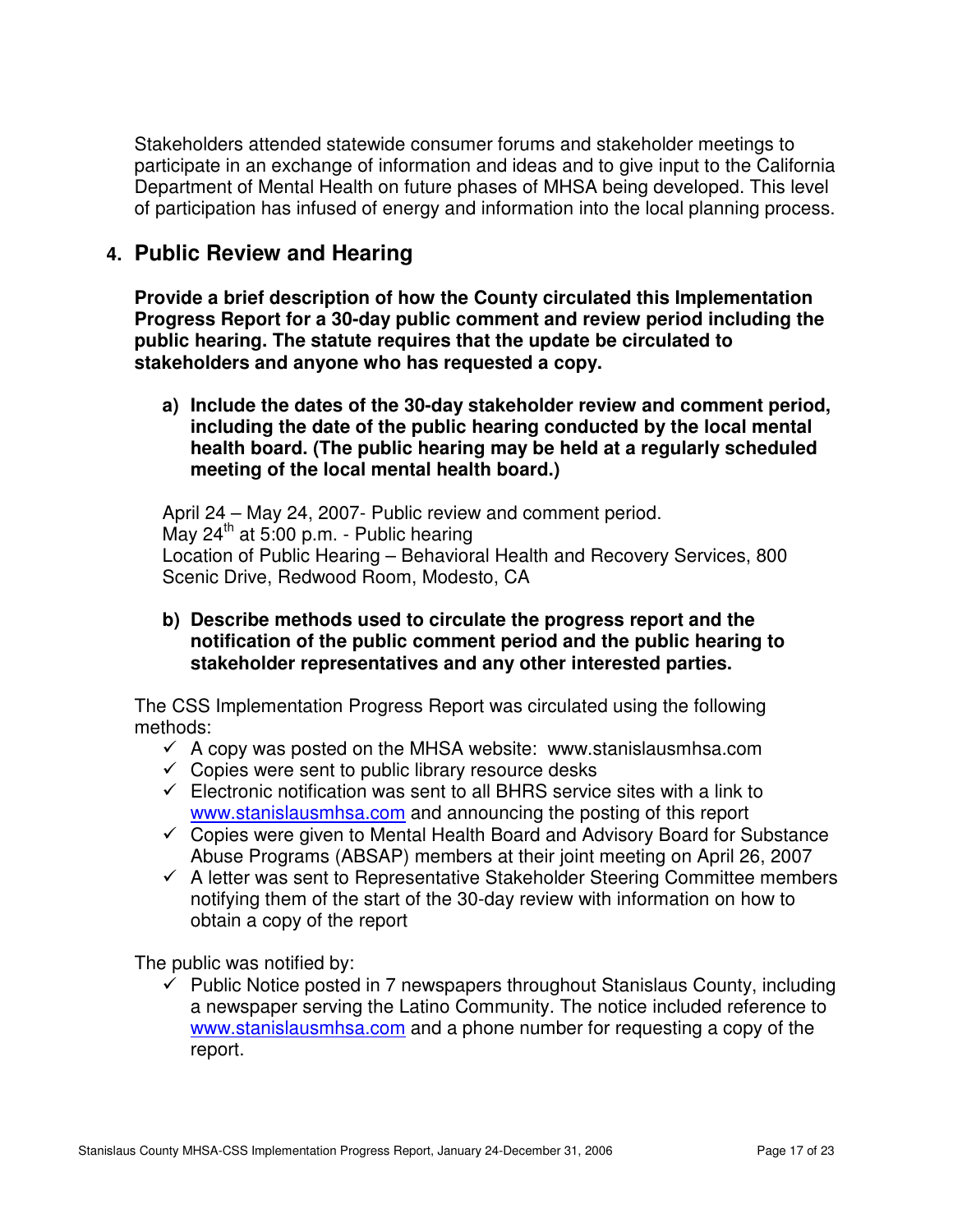#### **c) Include a summary and analysis of any substantive recommendations or revisions.**

A feedback form was included in the report to facilitate public comment.

 $\checkmark$  No feedback forms or feedback through other methods of communication were received from stakeholders.

A public hearing was convened at 5 p.m. on May 24, 2007 to receive public comment.

- $\checkmark$  Three comments were received from a representative of the local NAMI **Chapter** 
	- 1) Pointed out typographical error on page 6.
	- 2) A suggestion that a specific local jurisdiction Police Chief be invited to participate in the next CIT training for police officers
	- 3) Appreciation expressed that family members are included in CIT and referenced in the progress report
- $\checkmark$  Actions taken based on public comments:
	- 1) Typographical errors have been corrected.
	- 2) The Forensic System of Care Chief who was at the hearing noted CIT training suggestion for follow-up.
	- 3) Continue to include family members in future CIT training and other processes.

## **5. Technical Assistance and Other Support**

**As a means for guiding the state level effort to provide technical assistance to the Counties, the following information is requested:** 

- **a. Identify the technical assistance needs in your County for supporting its continued implementation of the Initial CSS Three-Year Program and Expenditure Plan.**
- $\checkmark$  Technical assistance is ongoing to establish inter-operability of CSS data management information and exchange.
- $\checkmark$  Establishment of an electronic medical record will be valuable in future phases of MHSA implementation.
- $\checkmark$  Community Development Training In order to truly transform existing service systems, community partners must be brought to the table and, more importantly, we must go to their tables. This is not a process that comes naturally to the "business as usual" of a public mental health agency. Stanislaus County has an organizational process underway that is intended to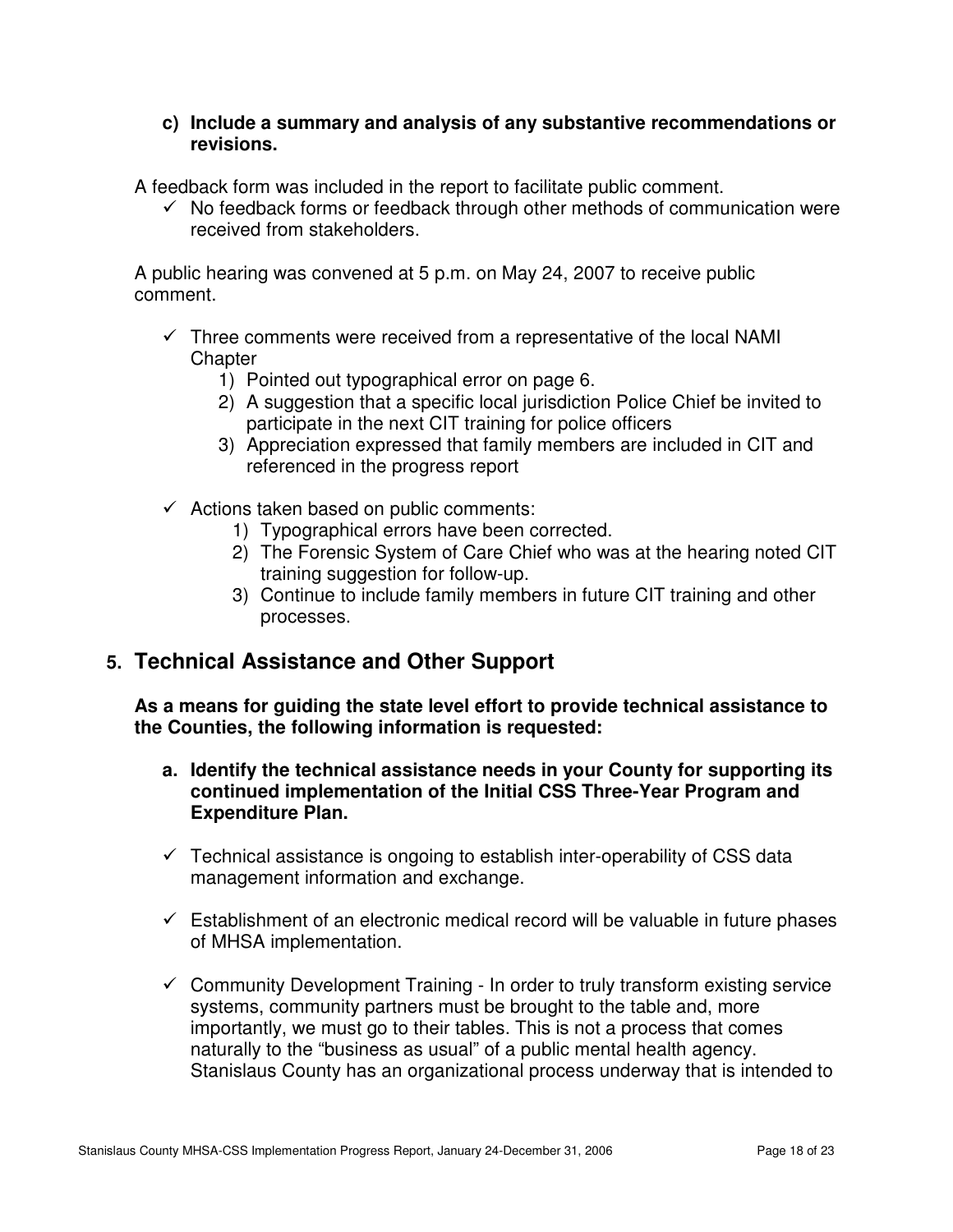move toward increased partnership with communities. Consultant training and technical assistance are welcome.

 $\checkmark$  After many years of hiring consumers in the workplace, it is apparent that there is much to learn about how to successfully employ, support and retain consumers and family members in the public mental health system. This includes roles in all levels and aspects of the organization (e.g., accountants, psychiatrists, managers, peer support specialists and all other classifications). Consultant training and technical assistance are welcome.

#### **b. Identify if there are any issues that need further policy developments or program clarifications.**

Nothing additional needed at this time. The MHSA Coordinator and MHSA Implementation Manager for ASOC/CSOC participate in the statewide County Mental Health Directors Association (CMHDA) MHSA conference call and the California Institute for Mental Health (CIMH) MHSA Coordinator's conference calls and face-to-face regional meetings to keep current in new developments in policy developments or program clarifications. The Behavioral Health Director is involved in CMHDA Governing Board and maintains the flow of information to BHRS Leadership on new developments in policy and clarifications of policy.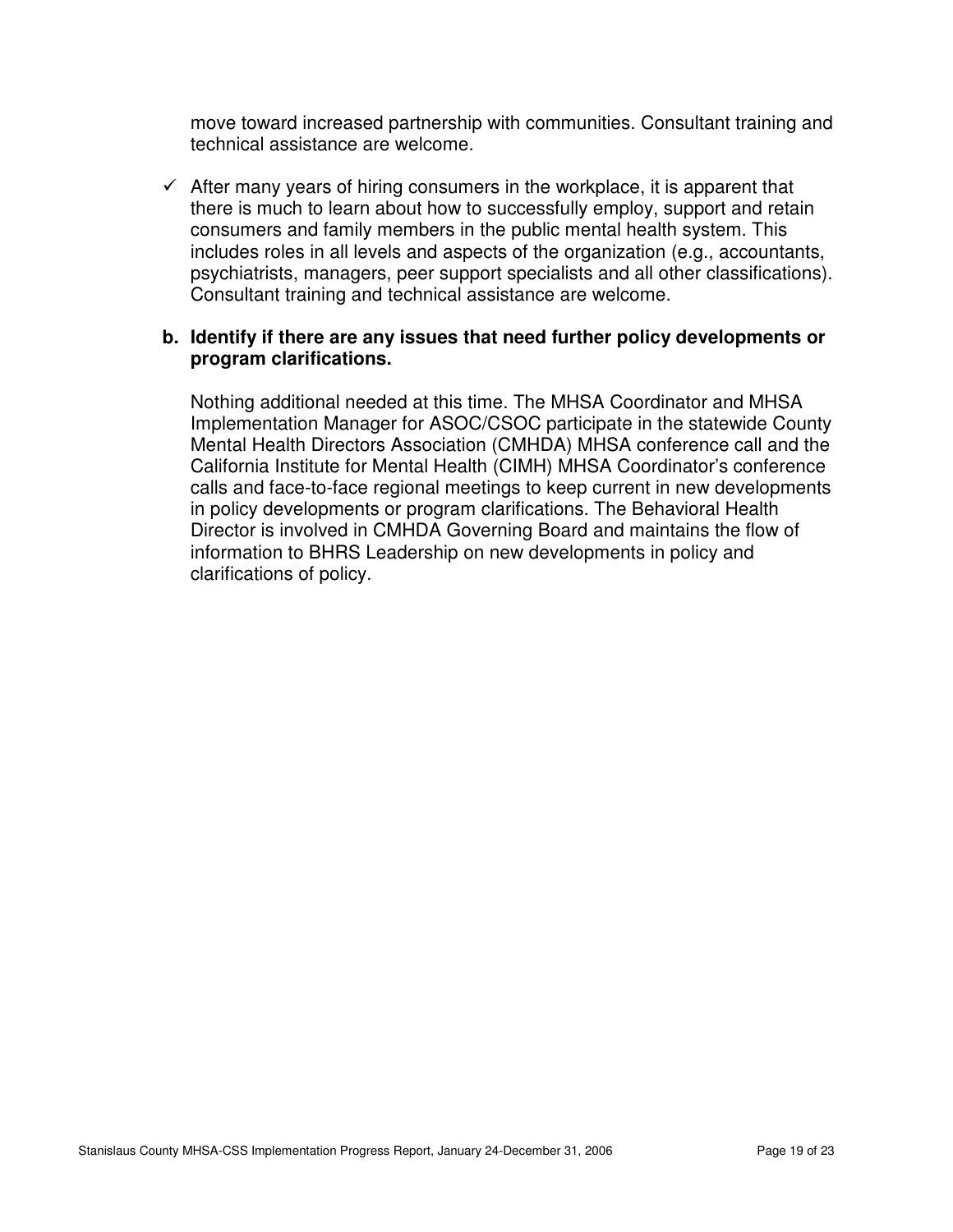# **Full Service Partnership**

January 24, 2006 thru December 31, 2006

Exhibit 6 Contact Data Reported to California Department of Mental Health

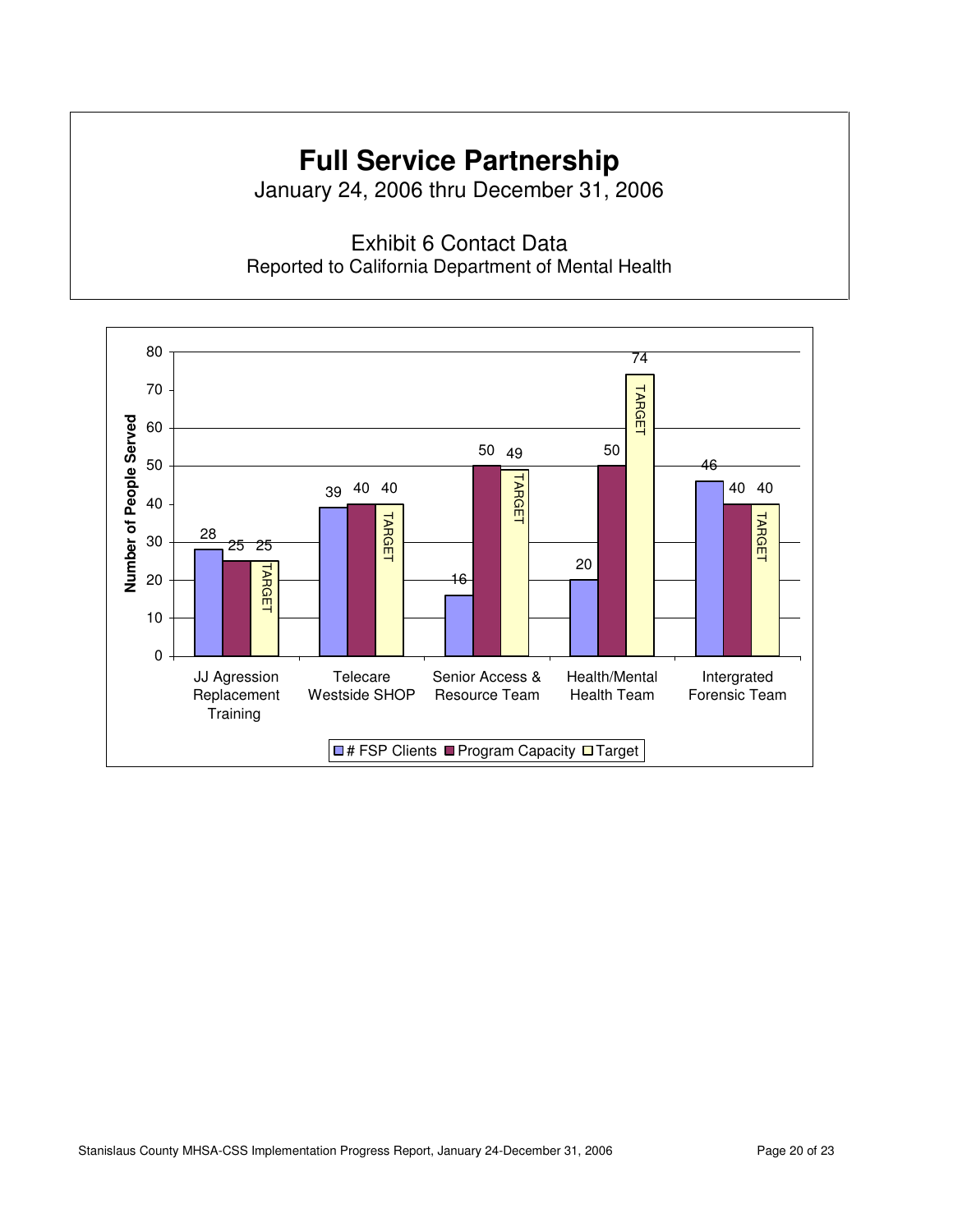# **General System Development & Outreach/Engagement**

January 24, 2006 thru December 31, 2006



Exhibit 6 Contact Data Reported to California Department of Mental Health